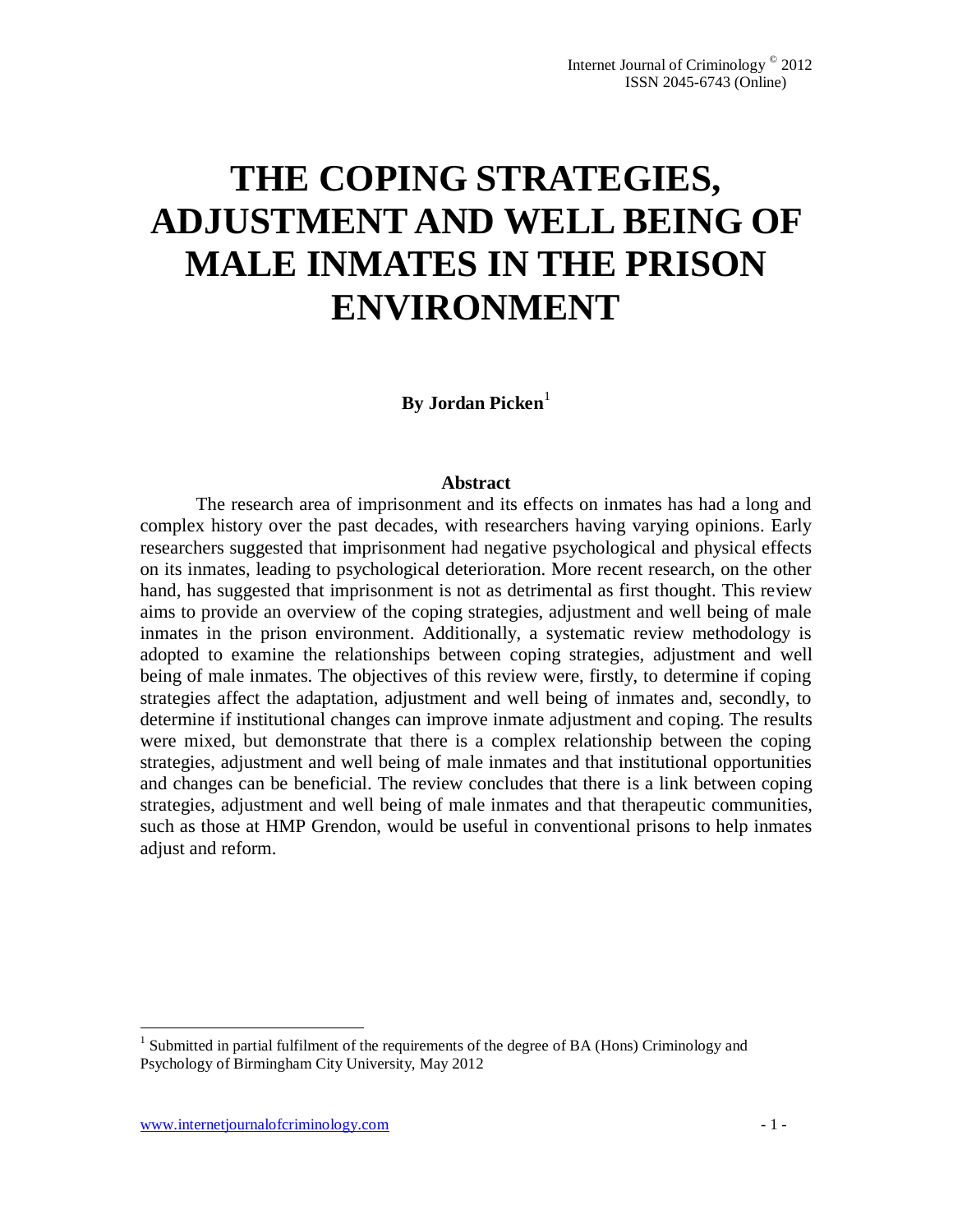#### **Introduction**

The research area of imprisonment and its effects on inmates has had a long and complex history over the past decades, with researchers having varying opinions. Many early researchers concluded that imprisonment had negative psychological and physical effects on its inmates, leading to psychological deterioration. These effects included emotional withdrawal (Clements, 1979), depression (Cooper, 1974; Walker, 1983), suicidal thoughts or actions (Flanagan, 1980) and increasing levels of hostility (Bolton et al., 1976a). One of the earliest and most criticised studies about imprisonment, by Cohen and Taylor (1972), suggested that long term prisoners have an obsessive fear of deteriorating due to imprisonment. However, some other researchers around this time also found that inmates themselves did not see imprisonment as a fundamental threat to their psychological health (Richards, 1978) and that, in fact, there is an increase in verbal intelligence with imprisonment (Bolton et al., 1976b). Despite these mixed opinions, studies which focused on the general psychological effects of imprisonment have mostly found that inmates experience the most difficulty at the beginning of their sentences (for example, MacKenzie and Goodstein, 1985 and Sapsford, 1978)

Traditionally, researchers who studied the psychological effects of imprisonment searched for uniform effects across inmates in general (Smyth et al., 1994). More recent research, on the other hand, now attempts to examine the differential impact of imprisonment on individual inmates or subpopulations, such as 'lifers' or those who attempt suicide (Smyth et al., 1994). Newer research has generally suggested that imprisonment is not as detrimental as first thought, and could also have some positive impacts on its inmates. For example, Bonta and Gendreau (1990) found little evidence to support the conclusion that long term imprisonment necessarily has detrimental effects.

Modern research also seems to conclude that the most damaging factor to an inmate is the loss of their life in the outside world and relations with family, rather than the actual regime or conditions of imprisonment (Yang et al., 2009; Mackenzie and Mitchell, 2005). Although prisons constrain behaviour considerably, they actually provide few contingencies that would lead to progressive changes in behaviour (Zamble and Porporino, 1990). Furthermore, it has been argued that any harm caused by imprisonment can only be seen upon release, mainly due to the stigma created by a period of imprisonment (Schnittker and John, 2007). Recent decades have also seen an increase in primary research with inmates, including interviews and questionnaires (for example, Zamble, 1992 and Rokach, 1997, among others) in comparison to older research studies, improving their validity.

### **Prison Statistics**

Her Majesty's Prison Service serves the public by keeping in custody those admitted to the courts. Their duty is to "look after them with humanity and help them lead law-abiding and useful lives in custody and after release" (Ministry of Justice, 2012a). As of April 2012, according to the Ministry of Justice (2012b), the prison population in England and Wales is 87,433, making it the highest prison population in Europe. This population is made up of 83,202 males and 4,231 females, spread across 140 establishments (International Centre for Prison Studies, 2012a). Currently, the operational capacity of prisons in England and Wales is 89,548 (Ministry of Justice,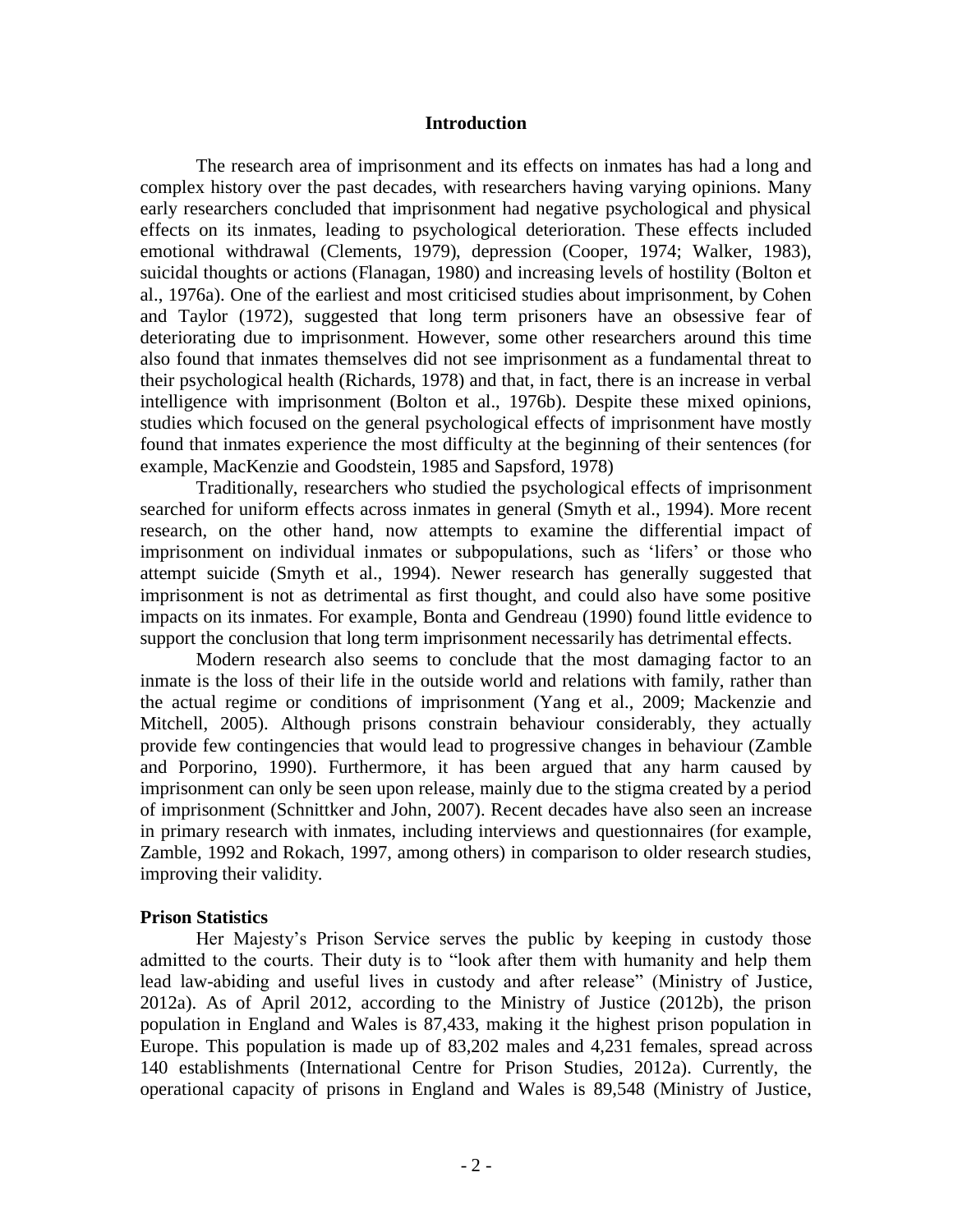2012b), which shows that prisons are dangerously close to reaching this capacity. The prison population rate is 156 per 100,000 of the national population (ICPS, 2012a), which is based on an estimated national population of 55.9 million in March 2012 (Office for National Statistics Figures, 2012).

The Federal Bureau of Prisons protects society by "confining offenders in the controlled environments of prisons and community-based facilities that are safe, human, cost-efficient, and appropriately secure, and that provide work and other self improvement opportunities to assist offenders in becoming law-abiding citizens" (Federal Bureau of Prisons, 2012). In contrast to the England and Wales prison population, the US prison population was 2,266,832 in 2010 (US Bureau of Justice Statistics, 2010). These are the latest figures available, although the population continues to increase. This makes it the largest prison population in the world. This population is spread across the 4,575 establishments (ICPS, 2012b) in the USA. The prison population rate is 730 per 100,000 of the national population which is based on an estimated national population of 310 million at the end of 2010 (ICPS, 2012b).

# **Overcrowding**

Prison overcrowding is the "mismatch between prison capacity and the number of prisoners to be accommodated" (Council of Europe, 2000). It is a complex issue which presents a huge problem to prison administrations and the Criminal Justice System. The issue of overcrowding, in particular, has been blamed for much of the harm caused to inmates during imprisonment. The impact of crowding "seems to be the most deleterious in such institutions where movement and programme access are severely restricted" (Clements, 1979). Similarly, Toch (1985) argues that overcrowding leads to "warehousing", where inmates are denied correctional rehabilitation, along with other services, raising questions about the quality of programs and opportunities offered to inmates whilst in prison, and the need for changes. Furthermore, this lack in opportunities as a result of overcrowding creates idleness among inmates, which can lead to violence and other 'interpersonal frictions', along with a lowering of self esteem and loss of skills (Clements, 1979). This suggests that inmates who are inactive or underutilised cope less effectively with a crowded environment.

Several studies support the idea that the struggles for resources and space associated with prison overcrowding, create an atmosphere which impedes adaptation to prison life and increases the likelihood of suicide (McNulty and Huey, 2005). Similarly, other studies have found that crowding has been related to aggressive behaviour (Paulus and McCain, 1983) and reduced levels of psychological well being (Lawrence and Andrews, 2004). Since the prison population around the world continues to rise, and the prison capacity continues to be pressured, measures should be taken to alleviate the consequences of overcrowding.

# **Inmate Well Being**

The psychological well being of inmates is perhaps an under researched topic. According to Wooldredge (1999) psychological well being is conceptualised as "reflecting inmate perceptions of insecurity, stress, depression, anger, low self esteem and loneliness felt during incarceration". Particular aspects of the prison environment may lessen some of the negative psychological effects of incarceration, such as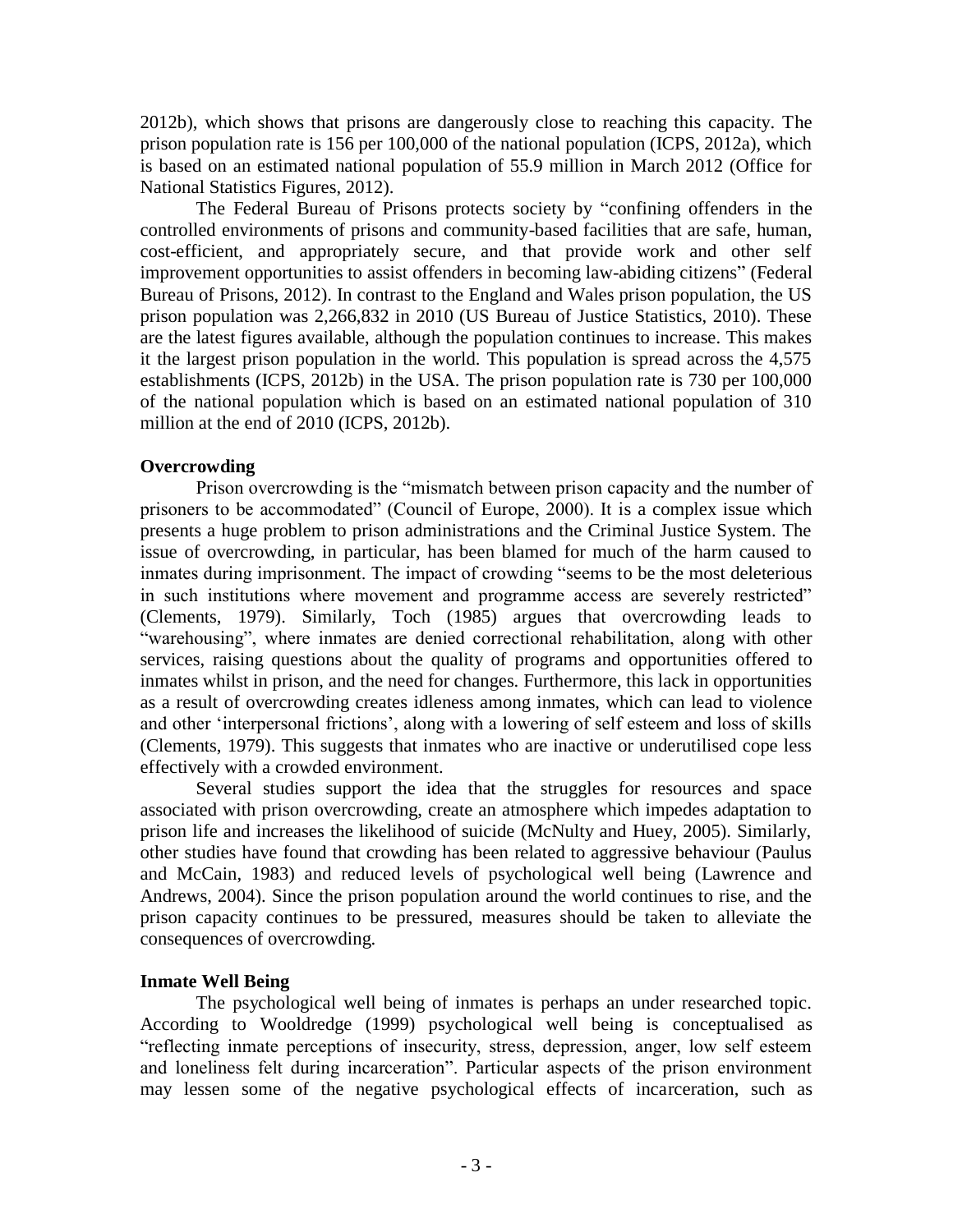depression and alienation, but they depend on the unique need of the inmates (Toch, 1977).

# *Depression and Anxiety*

Research has shown that inmates exhibit higher levels of anxiety and depression than the general population, along with lower levels of self esteem, specifically among certain groups of inmates (Castellano and Soderstrom, 1997). This suggests that programs need to be in place to improve inmates self esteem. Furthermore, the threat or persistent fear of victimisation among inmates that is presented in the prison environment can lead to hypervigilance. Hypervigilance is the "sustained heightened cognitive and affective arousal in the service of scanning the environment for threats" (Boxer et al., 2009) and is a key component of anxiety related syndromes.

# *Suicide*

Liebling (1992) found a clear link between the pain of imprisonment and harm, both self inflicted injury and suicide. However, relatively little is known about which aspects of the prison experience and its environment contribute to suicide ideation, attempts or completion (Dye, 2010). According to Towl (2003), the most powerful predictor of suicide in prisons is the amount of time spent at the particular institution; 10% of those who commit suicide do so within 24 hours of their arrival, suggesting a high risk period. Between 1978 and 2003 suicide in male prisoners in England and Wales was roughly 5 times more common than in the general male population of similar ages (Fazel et al., 2005), highlighting the disproportionality between the populations.

The deprivation theory predicts that "prisons in which inmates experience a greater loss of freedom, have lesser control over daily routines, and are denied access to rehabilitative programs will have a higher incidence of suicide" (McNulty and Huey, 2005). Furthermore, there are certain factors which can predispose inmates to suicide when they face crisis situations such as imprisonment. These include: recent excessive drinking or use of drugs, loss of stabilising resources, guilt or shame, mental illness, a history of suicide or an approaching court date (Hayes and Blaauw, 1997). This shows there is a complex relationship between imprisonment and harm caused to inmates and that individual differences must be considered.

# **Contributory Factors**

There are many factors which can contribute to negative reactions to imprisonment. Hayes and Blaauw (1997) suggest that certain features of the prison setting can negatively affect coping and adjustment to imprisonment. These include: fear of the unknown, distrust of authoritarian environment, lack of apparent control over the future, isolation from family, the shame of imprisonment and the dehumanising effects of imprisonment.

# **Coping Strategies**

The ability to mentally cope with imprisonment has implications for institutional programs and for reducing the violence that results from anxiety and depression amongst inmates (Wooldredge, 1999). Coping strategies refer to the efforts made to "master, reduce or tolerate the demands created by stress" (Weiten et al., 2011). Since prison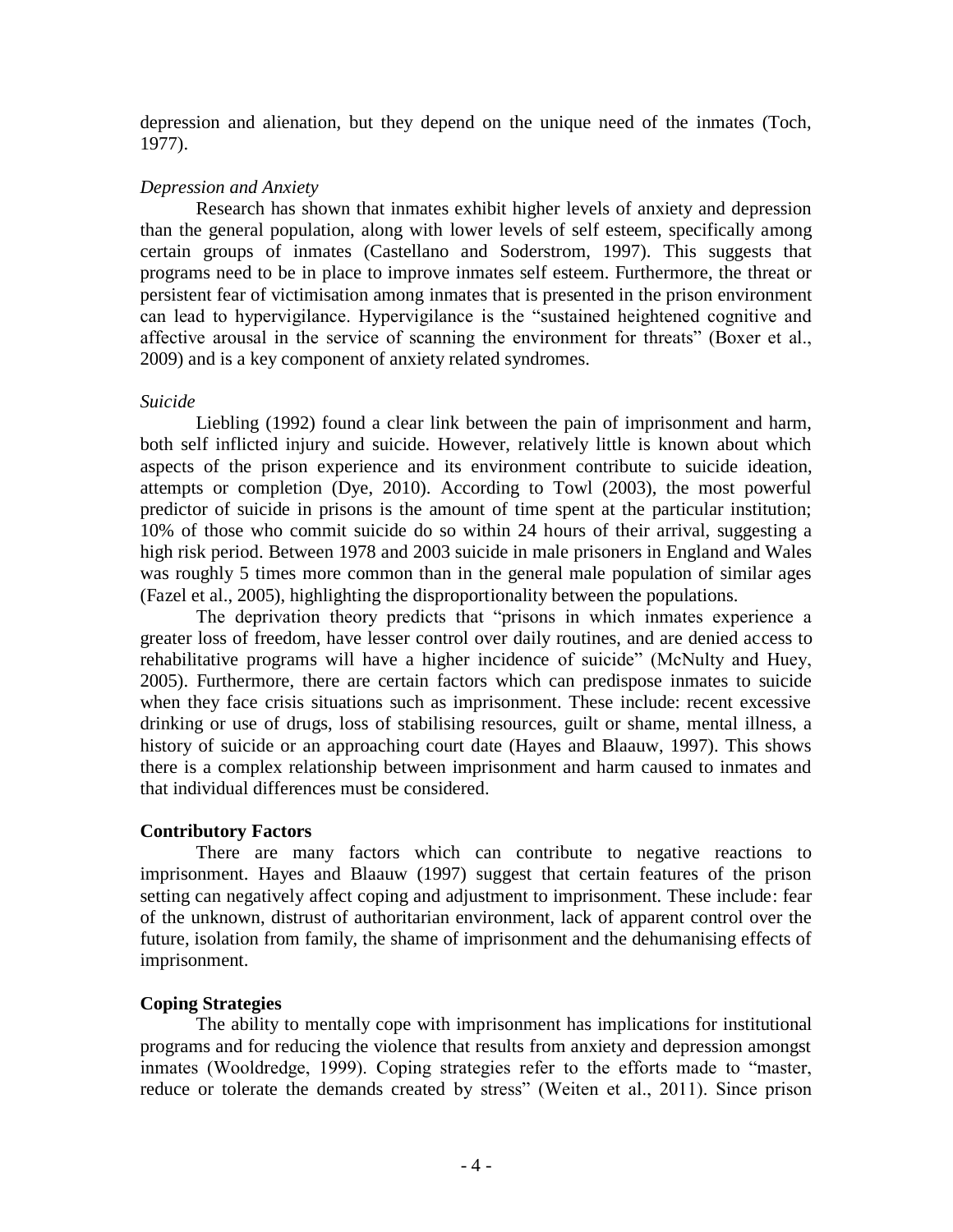inmates have higher levels of stress, anxiety and suicide than the general population, it is important for institutions to aid the coping of inmates.

It has been found that inmates who are new to prison, but anticipate serving long sentences in prison, experience the most stress. Inmates who had received long sentences and had already served a lengthy time in prison, on the other hand, experience less stress (MacKenzie and Goodstein, 1985). This suggests that those inmates who have served time in prison develop a method of coping with the experience. Therefore, this needs to be researched.

Figure 1 shows 'constructive coping methods' which can aid healthy adaptation and adjustment to stressful situations, classified by Moos and Billings (1982, in Weiten et al., 2011). For inmates, however, there are not many behavioural coping strategies available, due to the strict prison environment. As a result, problem focused coping is likely to be less effective for inmates as they cannot undo the crime and solve the problem. Therefore, emotion focused coping is more effective and has a beneficial impact on psychological well being (Van Harreveld et al., 2007). The social manner of emotion focused coping involves sharing feelings with others in the social network. The cognitive manner of emotion focused coping, on the other hand, involves redefining the perception of the situation (Van Herreveld et al., 2007).

Furthermore, when privacy and adequate personal space are denied to male inmates, they become particularly stressed. This stress creates an increase in aggression, both physically and verbally, as a way of coping. This style of coping is then adopted in order to emphasise their dominance to other inmates (Clements, 1979). However, other research has shown that structural aspects of imprisonment are less predictive of psychological health than the individual differences in ways in which inmates cope with prison life (Bonta and Gendreau, 1990). It is key to understand that inmates react differently to the pressures of the prison environment and that some may adapt successfully to such an environment.

| <b>Appraisal-focused</b>                                                                                                                                                                                                     | <b>Problem-focused</b>                                                                                                                                                            | <b>Emotion-focused</b>                                                                                                                                                                                |
|------------------------------------------------------------------------------------------------------------------------------------------------------------------------------------------------------------------------------|-----------------------------------------------------------------------------------------------------------------------------------------------------------------------------------|-------------------------------------------------------------------------------------------------------------------------------------------------------------------------------------------------------|
| <b>Strategies</b>                                                                                                                                                                                                            | <b>Strategies</b>                                                                                                                                                                 | <b>Strategies</b>                                                                                                                                                                                     |
| Detecting and<br>$\bullet$<br>disputing negative<br>self talk<br>Rational thinking<br>$\bullet$<br>Using positive<br>reinterpretation<br>Finding humour in<br>$\bullet$<br>the situation<br>Turning to religion<br>$\bullet$ | Active problem<br>solving<br>Seeking social<br>$\bullet$<br>support<br>Enhancing time<br>$\bullet$<br>management<br>Improving self-<br>control<br>Becoming more<br>٠<br>assertive | Releasing pent-up<br>emotions<br>Distracting oneself<br>$\bullet$<br>Managing hostile<br>feelings and<br>forgiving others<br>Exercising<br>Meditating<br>Using systematic<br>relaxation<br>procedures |

|  |  |  |  |  | Figure 1. The classification of Constructive Coping Methods |  |  |
|--|--|--|--|--|-------------------------------------------------------------|--|--|
|--|--|--|--|--|-------------------------------------------------------------|--|--|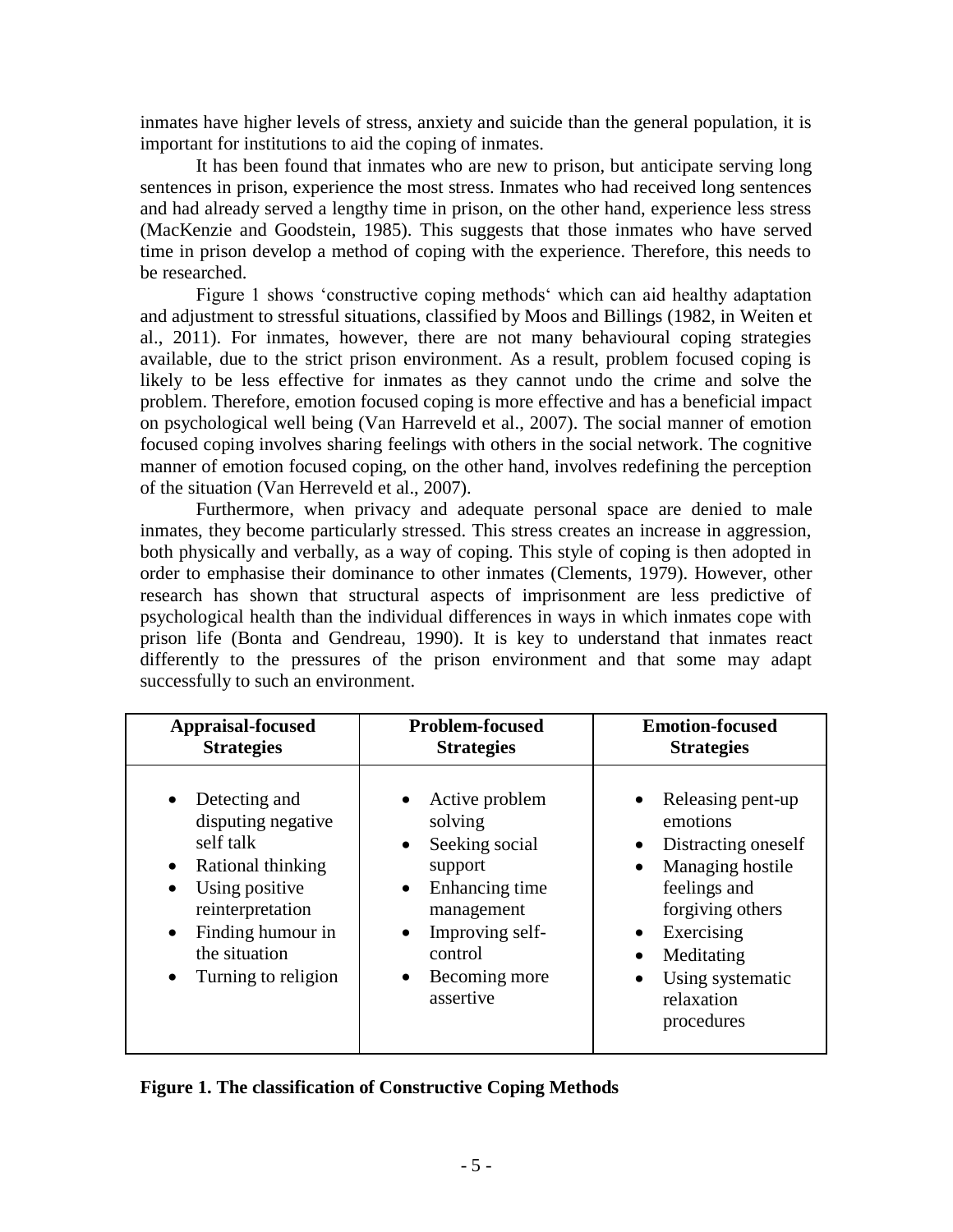### **Prison Adjustment**

Adjustment refers to the "psychological processes through which people manage or cope with the demands or challenges of every day life" (Weiten et al., 2011). Therefore, prison adjustment refers to the processes through which inmates manage and cope with the demands of the prison environment and its experiences. The extent to which an inmate's adjustment to imprisonment is influenced by the prison environment itself (indigenous) or influenced by the prisoner's 'preprison characteristics' (imported) has long been of considerable debate (Dhami et al., 2007).

Social isolation experienced by inmates is one of the main factors which affect their adjustment to imprisonment. Research has found that disconnection from family is a primary reason given for suicide attempts in prison (Kupers, 1999). Many other studies have also found a link between frequent visits from family and friends and positive prison adjustment (for example, Cobean and Power, 1978). Similarly, inmates seem to adapt better to imprisonment when they are allowed some measure of control over their immediate environment (McNulty and Huey, 2005), suggesting that lower security prisons allow for better adjustment.

Maladaptation to imprisonment is characterised by violence, aggression, anxiety, depression, distress and suicide (Dye, 2010). One measure of poor adjustment to prison is high rates of disciplinary infractions and time spent in solitary confinement (McShane and Williams, 1989). In their study, McShane and Williams (1989) used 6 concepts to measure adjustment: outside contact, unit assignment stability, good-time earning ability, security classification, work history and disciplinary history.

#### **Prisonization**

The term 'prisonization' refers to the adoption of "folkways, mores, customs and general culture of the inmate subculture" (Clemmer, 1940). It was also believed that inmates suffer certain influences, called 'universal factors of prison life', which prepared inmates to enter the prisonization process (Paterline and Petersen, 1999). This prisonization process is part of the adaptation and adjustment to prison life.

#### **Justification**

The effects of imprisonment on human inmates has, arguably, been an under researched area until recent decades. Additionally, research that has been conducted has produced conflicting findings, making it difficult to draw overall conclusions. Therefore, this review is being conducted to further investigate the interactions between the coping strategies, adjustment and well being of male inmates and to improve awareness about the needs of the human inmate in the prison environment.

This review will only consider research conducted on male inmates, because the majority of the world prison populations are males. By only considering males, it means that there are opportunities for larger sample sizes in such studies. Additionally, there is a greater wealth of studies conducted using male prisoners compared to studies using female prisoners.

The studies used in this review will be from various countries. The majority of those studies used will be based on both the United States of America and England and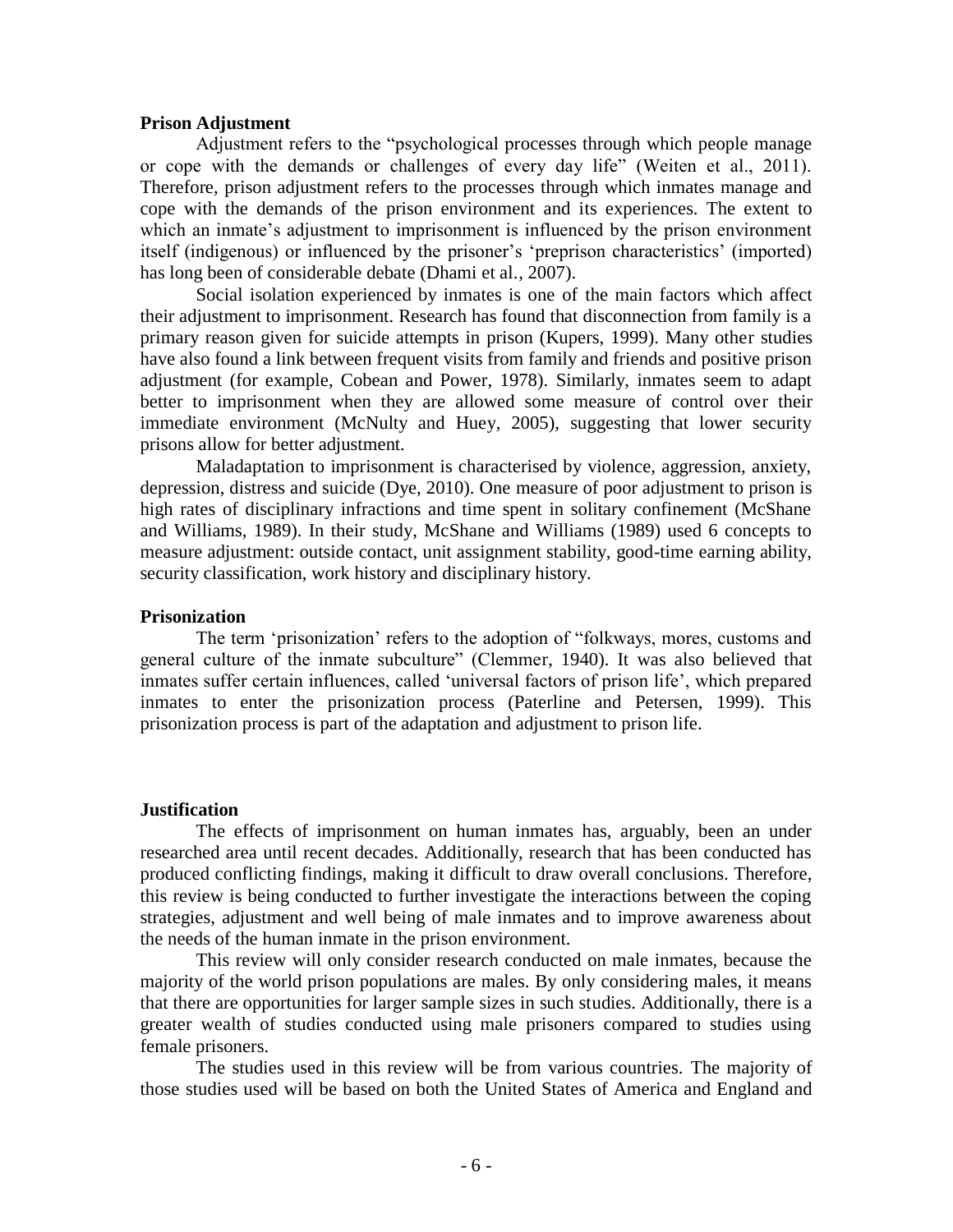Wales. This is because the USA has the largest prison population in the world and England and Wales has the largest prison population in Europe, therefore they provide the best opportunities for prison research. Although there may be cultural and structural differences between countries, it is more advantageous to consider more than one area.

A systematic review has been chosen to research the areas of adjustment, coping strategies and well being in male inmates. For the purpose of this thesis, it would have been impractical to carry out primary research due to limited time constraints and the size of the prison population. Furthermore, the sensitive nature of the topic and population also made primary research seem impractical.

# **Aims and Objectives**

This review aims to provide an overview of inmate coping styles and adjustment to imprisonment, and investigate how these may affect their well being. The main objectives are to determine if:

1. Coping strategies affect the adaptation, adjustment and well being of inmates

2. Institutional changes can improve inmate adjustment and coping

# **Method**

A systematic approach was adopted to identify the empirical research which has investigated adjustment, coping strategies and well being in male inmates. A search strategy was also used in order to identify all relevant publications. The databases PsychInfo and PsychArticles were searched using the key terms in Box 1. Reference lists and bibliographies were also manually searched for any additional articles which could be useful.

# **Box 1. Search terms used in online databases**

Inmate coping, adaptation to imprisonment, emotions in inmates, coping strategies in prison, coping behaviour in inmates, prison adjustment, prison coping, inmate well being, prison adaptation

A total number of 392 references were obtained from the database searchers using the key terms in Box 1. A further 7 studies were identified from manually searching existing bibliographies. There were 7 duplicate references between the searches, which were removed from the systematic review. Duplicates within the individual searches were removed automatically by the database. From the remaining 392 studies, 362 had no relevant information and could therefore not be considered for the review. Studies which looked at female inmates and inmates with disabilities and mental disorders, such as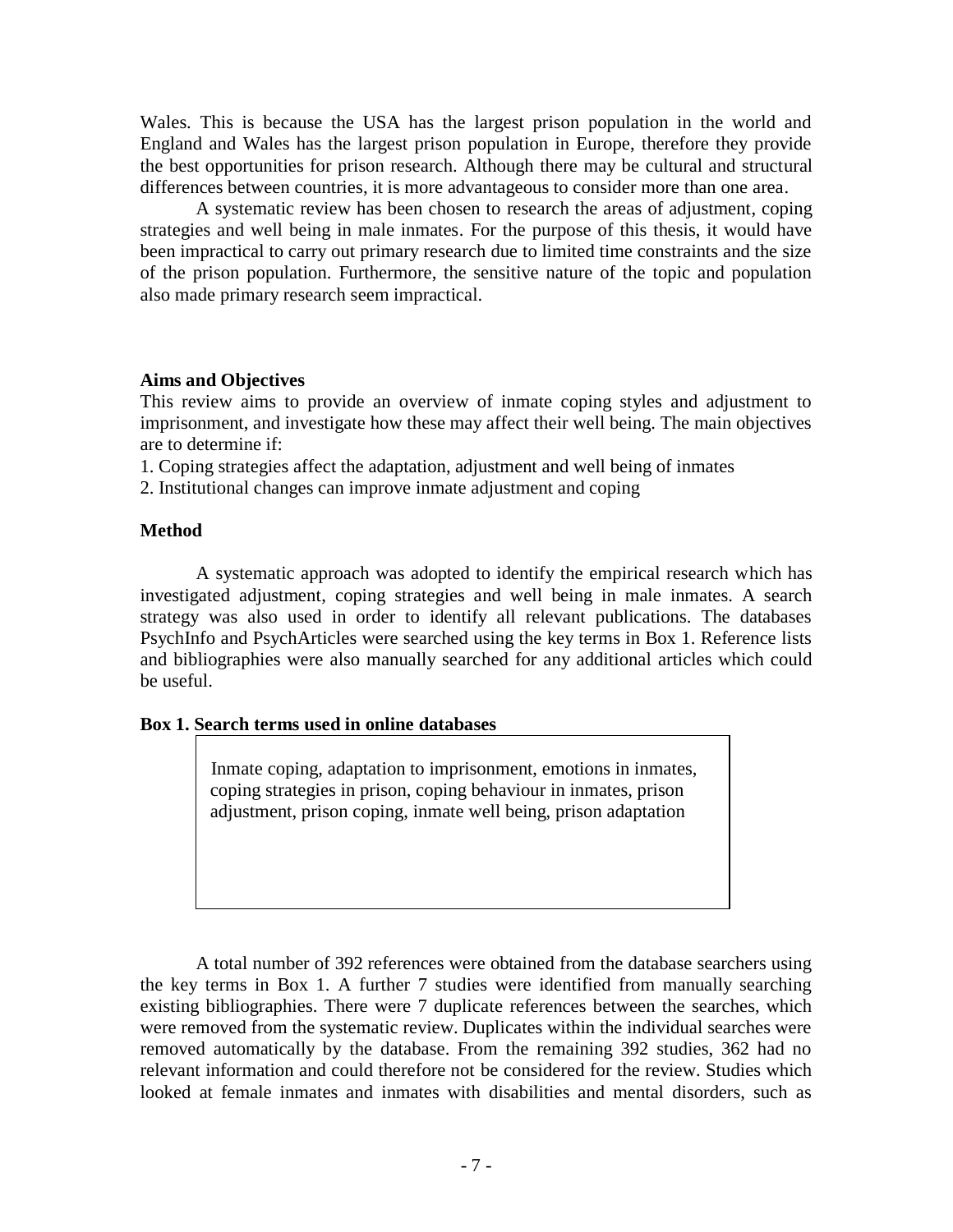schizophrenia, were specifically removed. From these 30 remaining studies, the titles and abstracts were manually searched to identify which studies were relevant to the current review. Sixteen papers were found to examine the coping strategies, adjustment and well being of male inmates. These are the papers which will be critiqued in this review.

# **Results**

Table 1 provides a summary of the findings from the studies which examined the coping strategies, adjustment and well being of male inmates. It was found that 5 papers investigated the coping strategies and styles of male inmates. Eight papers investigated the adjustment and adaptation to imprisonment of male inmates. Three papers specifically investigated the well being of male inmates. Of these 16 papers, 4 papers investigated combinations of coping styles, adjustment and well being in male inmates, rather than just one variable. Eleven of the 16 studies were conducted in the USA, 3 studies were conducted in England, 1 study was conducted in Amsterdam and the final study was conducted in Australia. A detailed account of these studies is outlined in the following table.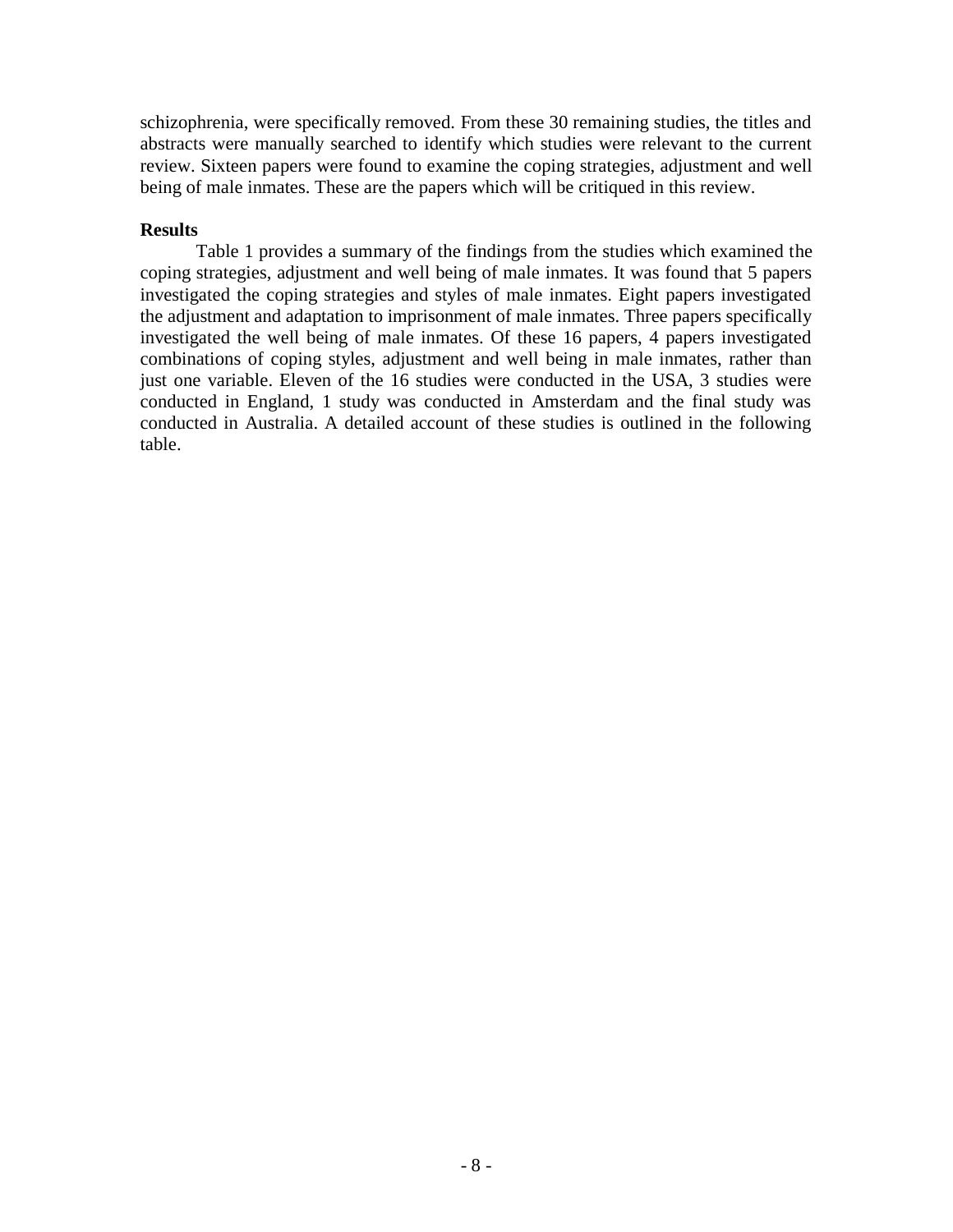| Authors, year<br>and country of<br>study | <b>Participants and</b><br>length in prison at<br>time of study | <b>Sample Size</b> | <b>Assessment used by</b><br>researcher                                                                                                                                                                          | <b>Variable</b>                       | <b>Findings</b>                                                                                                                                                                                                                                                                                                                                    |
|------------------------------------------|-----------------------------------------------------------------|--------------------|------------------------------------------------------------------------------------------------------------------------------------------------------------------------------------------------------------------|---------------------------------------|----------------------------------------------------------------------------------------------------------------------------------------------------------------------------------------------------------------------------------------------------------------------------------------------------------------------------------------------------|
| 1. Wooldredge<br>$(1999)$ (USA)          | Male inmates<br>(length ranging from<br>$0 - 304$ months)       | 581                | Survey questions                                                                                                                                                                                                 | Inmate well<br>being                  | Inmates tended to be more depressed, anxious<br>and stressed when they:<br>Spent less time in structured activities<br>$\bullet$<br>Received fewer visits each month<br>Had been recently victimised by<br>$\bullet$<br>aggravated assault<br>The time remaining until an inmate's parole<br>hearing was a significant predictor of<br>adjustment. |
| 2. Zamble<br>$(1992)$ (USA)              | Male inmates (mean<br>length = $7.1$ years)                     | 41                 | <b>Longitudinal Study over</b><br>7 years.<br>Structured interview<br>Written questionnaires<br>Instruments such as the<br>Beck Hopelessess scale<br>and the Beck depression<br>inventory Institutional<br>files | Coping and<br>adaptation in<br>prison | Inmates' emotional states, health and conduct in<br>the institutions generally improved over time.<br>Adaptation improved during the prison term.                                                                                                                                                                                                  |

**Table 1. Findings from studies that have examined adjustment, coping strategies and the well being of male inmates**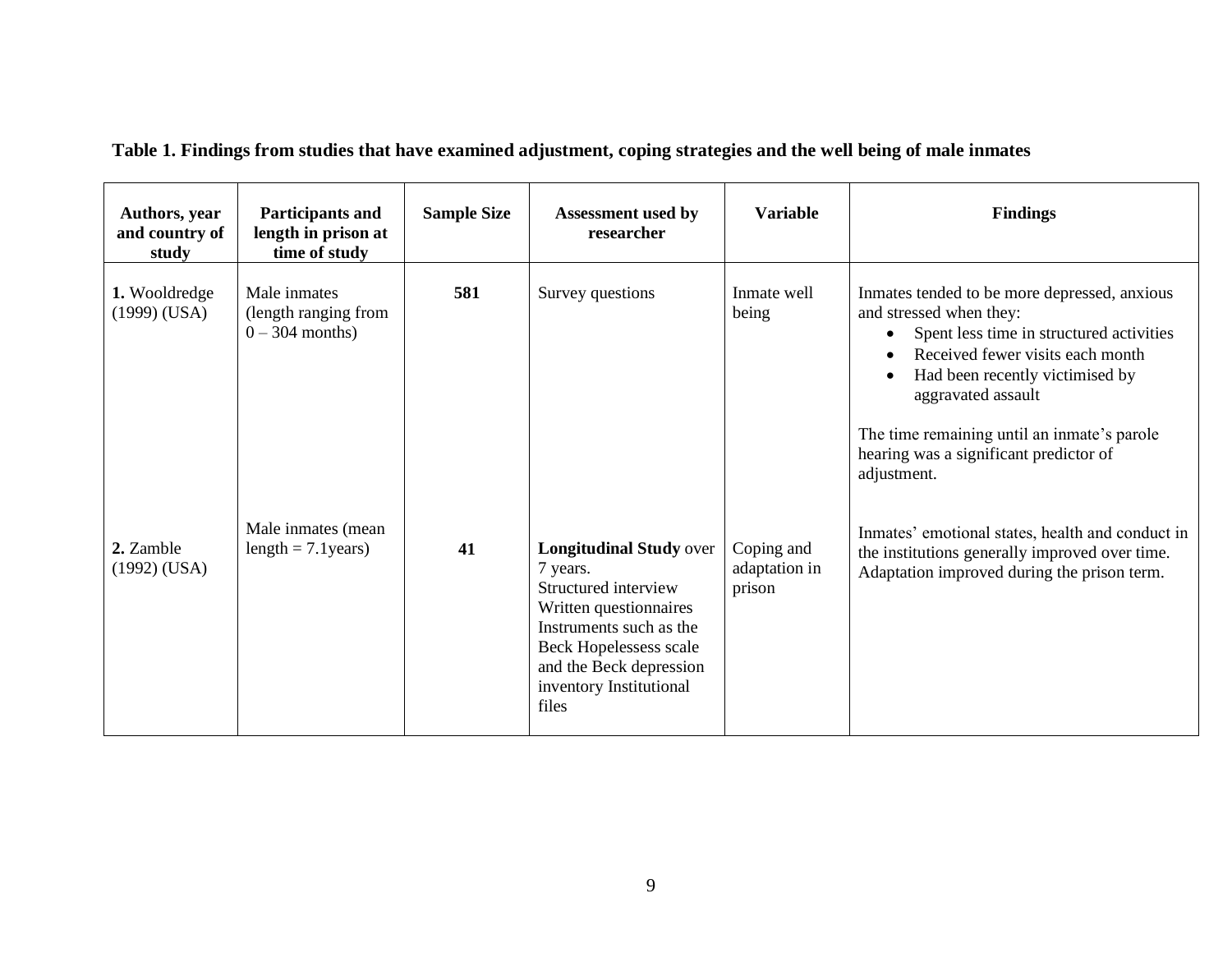| Authors, year<br>and country of<br>study                      | <b>Participants and</b><br>length in prison at<br>time of study                                          | <b>Sample Size</b>                                  | <b>Assessment</b> used by<br>researcher                                     | <b>Variable</b>                                             | <b>Findings</b>                                                                                                                                                                                                                                                                                                                                                                                     |
|---------------------------------------------------------------|----------------------------------------------------------------------------------------------------------|-----------------------------------------------------|-----------------------------------------------------------------------------|-------------------------------------------------------------|-----------------------------------------------------------------------------------------------------------------------------------------------------------------------------------------------------------------------------------------------------------------------------------------------------------------------------------------------------------------------------------------------------|
| 3. Rokach<br>$(1997)$ (USA)                                   | Male offenders<br>(mean length $= 4$<br>weeks) and males<br>from the general<br>population               | 257<br>145 offenders<br>and 112 from<br>general pop | Loneliness questionnaire                                                    | Coping<br>strategies for<br>loneliness in<br>prison         | Offenders cope differently with loneliness than<br>do the general population.<br>Offenders indicated a preference for coping<br>strategies involving self development and<br>increased daily activity.<br>The coping strategies of offenders did not differ<br>regardless of the duration of their loneliness.                                                                                      |
| 4. Smyth,<br><b>Ivanoff</b> and <b>Jang</b><br>$(1994)$ (USA) | Male inmates (mean<br>length $= 5.7$ years)<br>who engaged in<br>parasuicide in prison<br>Male long term | 33                                                  | Structured interviews on<br>entry and 1 year later<br>Structured interviews | Psychological<br>maladaptation<br>in inmate<br>parasuicides | Significant decreases in depression and suicidal<br>ideation and increases in perceived quality of<br>life between the interviews.<br>Inmates experience initial transition shock and<br>the majority then experience lessening of<br>maladaptive psychological states.                                                                                                                             |
| 5. Flanagan<br>$(1981)$ (USA)                                 | inmates (mean length<br>$= 95$ months)                                                                   | 59                                                  |                                                                             | Adaptive<br>strategies of<br>long term<br>inmates           | Long term prisoners find it more difficult to<br>maintain extra prison relationships than short<br>term prisoners.<br>The inmates struggled to maintain self esteem<br>and a self image in prison.<br>Many long term prisoners develop a<br>'perspective' to guide their actions which<br>consists of attitudinal principles and<br>behavioural expectations.<br>Like situated inmates form groups. |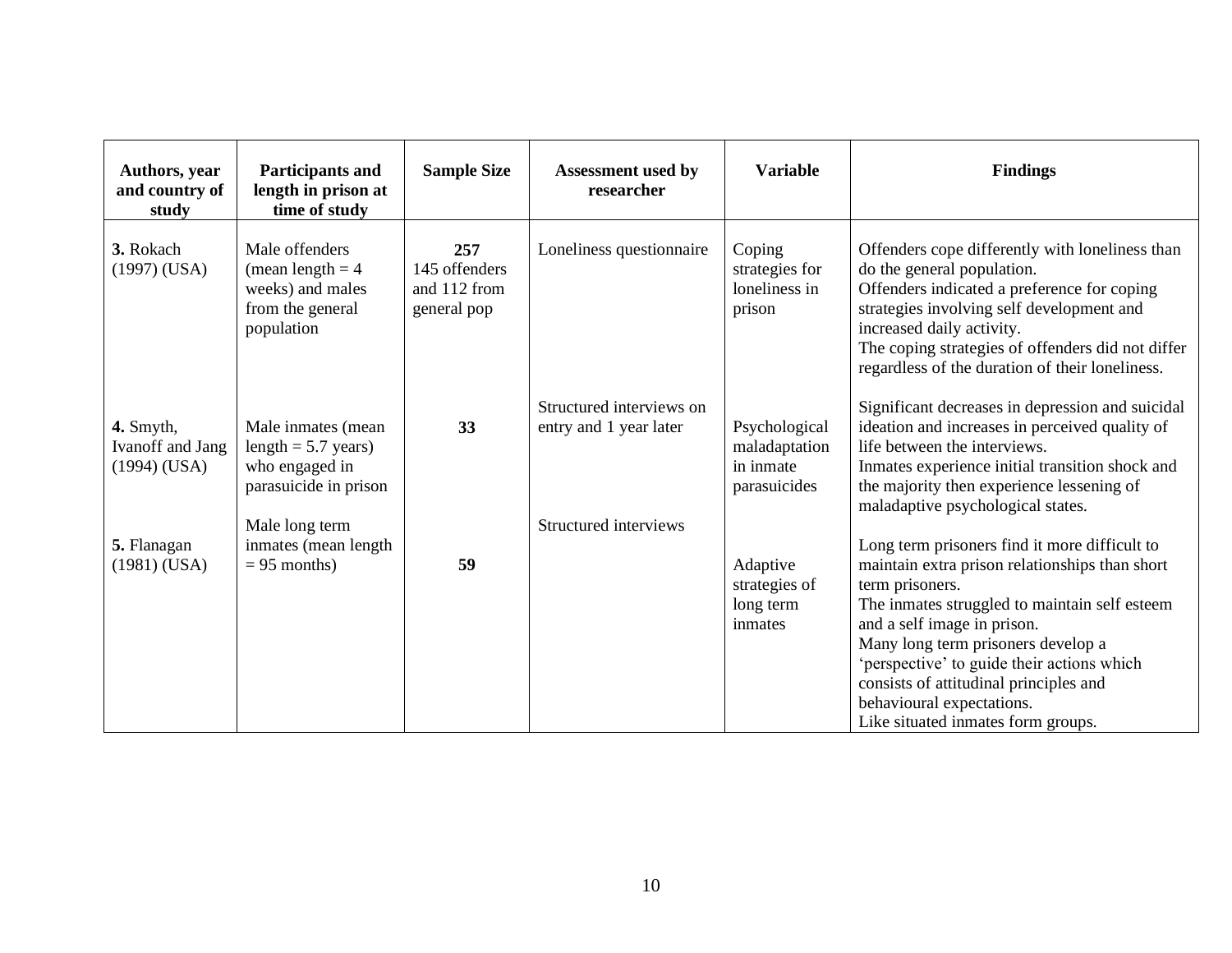| Authors, year<br>and country of<br>study                                                 | <b>Participants and</b><br>length in prison at<br>time of study       | <b>Sample Size</b> | <b>Assessment used by</b><br>researcher                                                                                                                     | <b>Variable</b>                                                                 | <b>Findings</b>                                                                                                                                                                                                                                                                                                                                                                                                                                                                                       |
|------------------------------------------------------------------------------------------|-----------------------------------------------------------------------|--------------------|-------------------------------------------------------------------------------------------------------------------------------------------------------------|---------------------------------------------------------------------------------|-------------------------------------------------------------------------------------------------------------------------------------------------------------------------------------------------------------------------------------------------------------------------------------------------------------------------------------------------------------------------------------------------------------------------------------------------------------------------------------------------------|
| 6. Zamble $\&$<br>Porporino<br>$(1990)$ (USA)                                            | Male inmates (length)<br>ranging from $2 - 10$<br>years)              | 133                | Longitudinal study over<br>$1.5$ years.<br>Structured interviews<br>Self report questionnaires<br>Institutional disciplinary<br>and medical files           | Coping<br>strategies of<br>inmates                                              | Coping efforts of inmates were unsystematic,<br>scattered, sporadic and unplanned.<br>The majority of coping efforts were evaluated<br>as 'entirely ineffective'.<br>Efficacy of coping is higher in prison than in<br>the community.<br>No indication of deterioration in coping skills<br>over time.<br>Quality of coping in prison varied inversely<br>with the amount of prior prison experience.<br>Coping and behavioral failures are a central part<br>of offenders' relapses into recidivism. |
| $7. Van$<br>Harreveld, Van<br>Der Pligt,<br>Claassen & Van<br>Dijk (2007)<br>(Amsterdam) | Males inmates who<br>volunteered (mean<br>length = $18.23$<br>months) | 30                 | Structured interviews<br>Questionnaire<br>Measures such as Life<br>Orientation Test, the<br>Positive and Negative<br>Schedule and UCLA<br>loneliness scale. | Emotion<br>coping,<br>psychological<br>and physical<br>well being of<br>inmates | Well being can benefit from emotion coping<br>strategies.<br>Psychological well being is related with<br>physical well being.<br>More specific negative emotions, such as<br>disappointment and regret are related to both<br>psychological and physical health.<br>Suppressing negative feelings can have adverse<br>consequences.<br>Loneliness is related to reduced levels of<br>psychological and physical well being.                                                                           |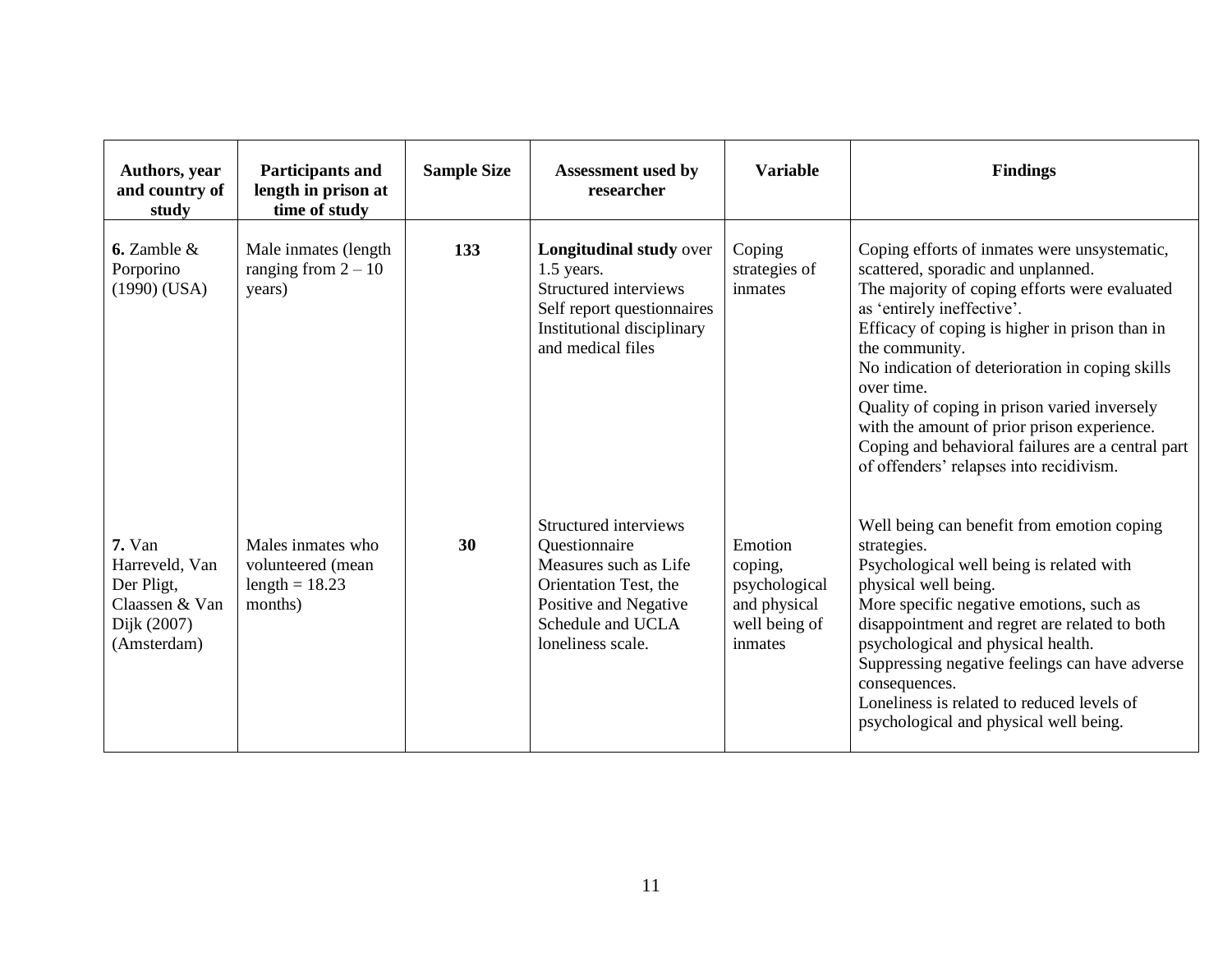| Authors, year<br>and country of<br>study                | Participants and<br>length in prison at<br>time of study                                   | <b>Sample Size</b>                                | <b>Assessment used by</b><br>researcher                               | <b>Variable</b>                                                       | <b>Findings</b>                                                                                                                                                                                                                                                                                                                                                                                                                                                                                      |
|---------------------------------------------------------|--------------------------------------------------------------------------------------------|---------------------------------------------------|-----------------------------------------------------------------------|-----------------------------------------------------------------------|------------------------------------------------------------------------------------------------------------------------------------------------------------------------------------------------------------------------------------------------------------------------------------------------------------------------------------------------------------------------------------------------------------------------------------------------------------------------------------------------------|
| 8. McShane &<br>Williams (1989)<br>(USA)                | Juvenile male<br>offenders and adult<br>male offenders (mean<br>length = $37.5$<br>months) | 146<br>55 juvenile<br>males and 91<br>adult males | Structured interviews<br>Institutional records                        | Prison<br>adjustment of<br>juvenile<br>offenders                      | Juvenile offenders exhibited significant<br>adjustment problems in the institutional<br>environment.<br>While the adult males adjusted to the prison<br>surroundings, the juveniles were being placed<br>under greater restriction.<br>Juvenile offenders were twice as likely to be<br>problem inmates than the adults.                                                                                                                                                                             |
| 9. Dhami, Ayton<br>& Loewenstein<br>(2007)<br>(England) | Male federally<br>sentenced inmates<br>(mean length $= 4.39$ )<br>years)                   | 712                                               | Four part survey entitled<br>'Life in Prison and a<br>Future Outside' | Adaptation to<br>$imprisonment -$<br>is it indigenous<br>or imported? | Prisoners participated in more programs as they<br>spent more time in prison.<br>Prisoners with a poor quality of life before<br>prison were charged with more disciplinary<br>infractions in prison than those who had a good<br>quality of life.<br>Prisoners who had spent more time in prison<br>felt more hopeless and were more frequently<br>charged with disciplinary infractions.<br>Limited support for the idea of adaptations to<br>imprisonment being either indigenous or<br>imported. |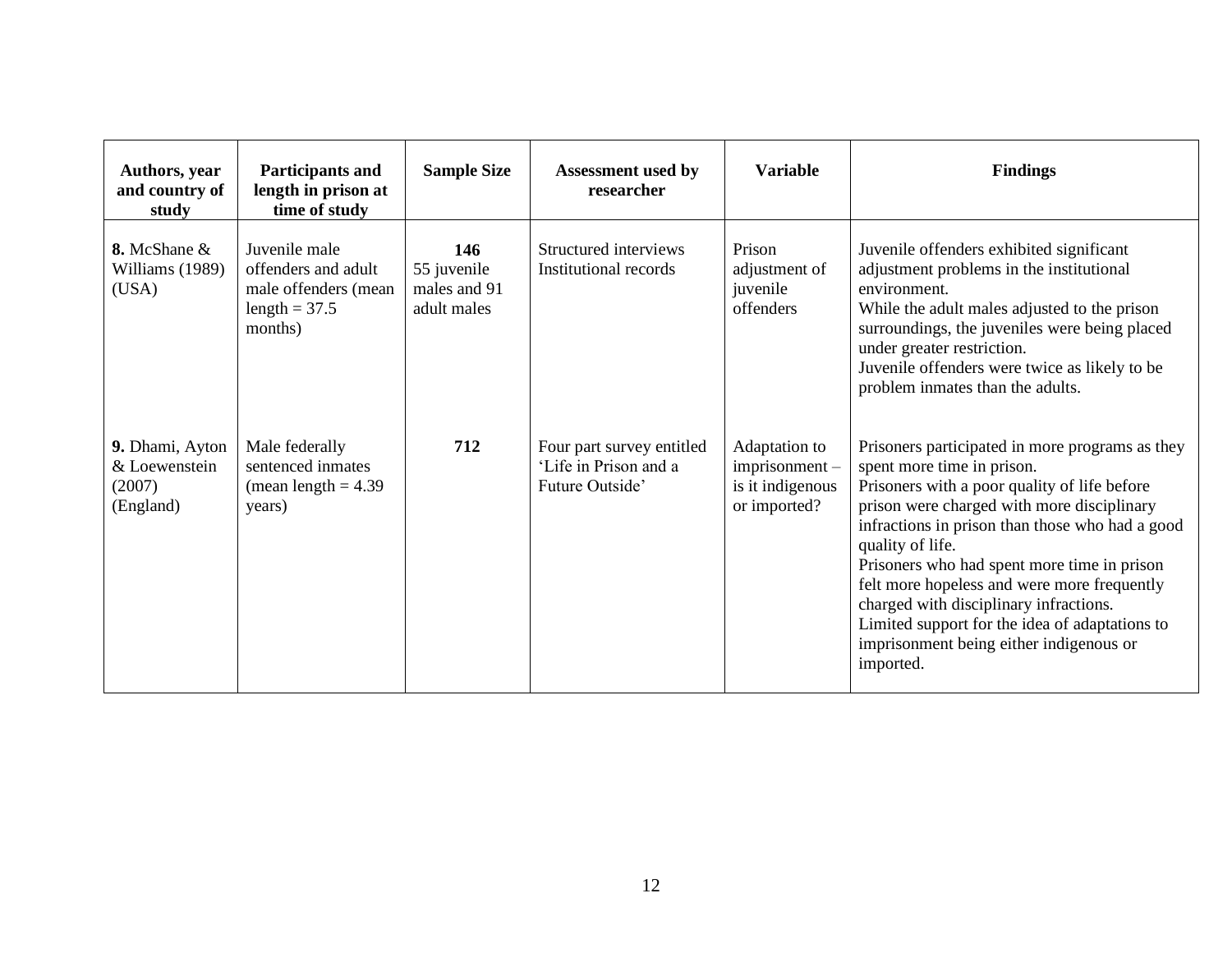| Authors, year<br>and country of<br>study                   | <b>Participants and</b><br>length in prison at<br>time of study                                         | <b>Sample Size</b> | <b>Assessment used by</b><br>researcher                                                                                                                                       | <b>Variable</b>                                                                                              | <b>Findings</b>                                                                                                                                                                                                                                                                                                                                                                                                     |
|------------------------------------------------------------|---------------------------------------------------------------------------------------------------------|--------------------|-------------------------------------------------------------------------------------------------------------------------------------------------------------------------------|--------------------------------------------------------------------------------------------------------------|---------------------------------------------------------------------------------------------------------------------------------------------------------------------------------------------------------------------------------------------------------------------------------------------------------------------------------------------------------------------------------------------------------------------|
| 10. Ireland,<br>Brown and<br>Ballarini (2006)<br>(England) | Adult male inmates<br>(low, medium and<br>high security)                                                | 141                | 3 Questionnaires:<br>Coping Styles<br>Questionnaire<br>General Health<br>Questionnaire<br><b>International Personality</b><br>Disorder Examination<br>Screening Questionnaire | Maladaptive<br>personality<br>traits, coping<br>styles and<br>psychological<br>distress in male<br>prisoners | Maladaptive personality traits are associated<br>with psychological distress in prisoners.<br>Increased traits $=$ increased psychological<br>distress.<br>Dependent and avoidant personality,<br>maladaptive coping and depression are not<br>empirically distinct from each other in a prison<br>setting.<br>Antisocial maladaptive personality was not<br>linked to distress through the mediation of<br>coping. |
| 11. Sappington<br>$(1996)$ (USA)                           | Adult male inmates<br>(high security, in<br>anger management<br>program) (mean<br>length $= 5.6$ years) | 48                 | Survey<br><b>Brief Affect Adjective</b><br>Checklist<br><b>Brief Novaco Anger</b><br>Scale<br><b>Institutional files</b>                                                      | Prison<br>adjustment,<br>beliefs and<br>coping styles in<br>male inmates                                     | Response-outcome and self-efficacy beliefs<br>correlated with adjustment.<br>Cognitive coping strategies are related to<br>adjustment.<br>Time served and age affected beliefs and<br>cognitive coping style.<br>Causal direction of these relationships (beliefs,<br>coping style and cognitive coping styles) is<br>difficult to determine.                                                                       |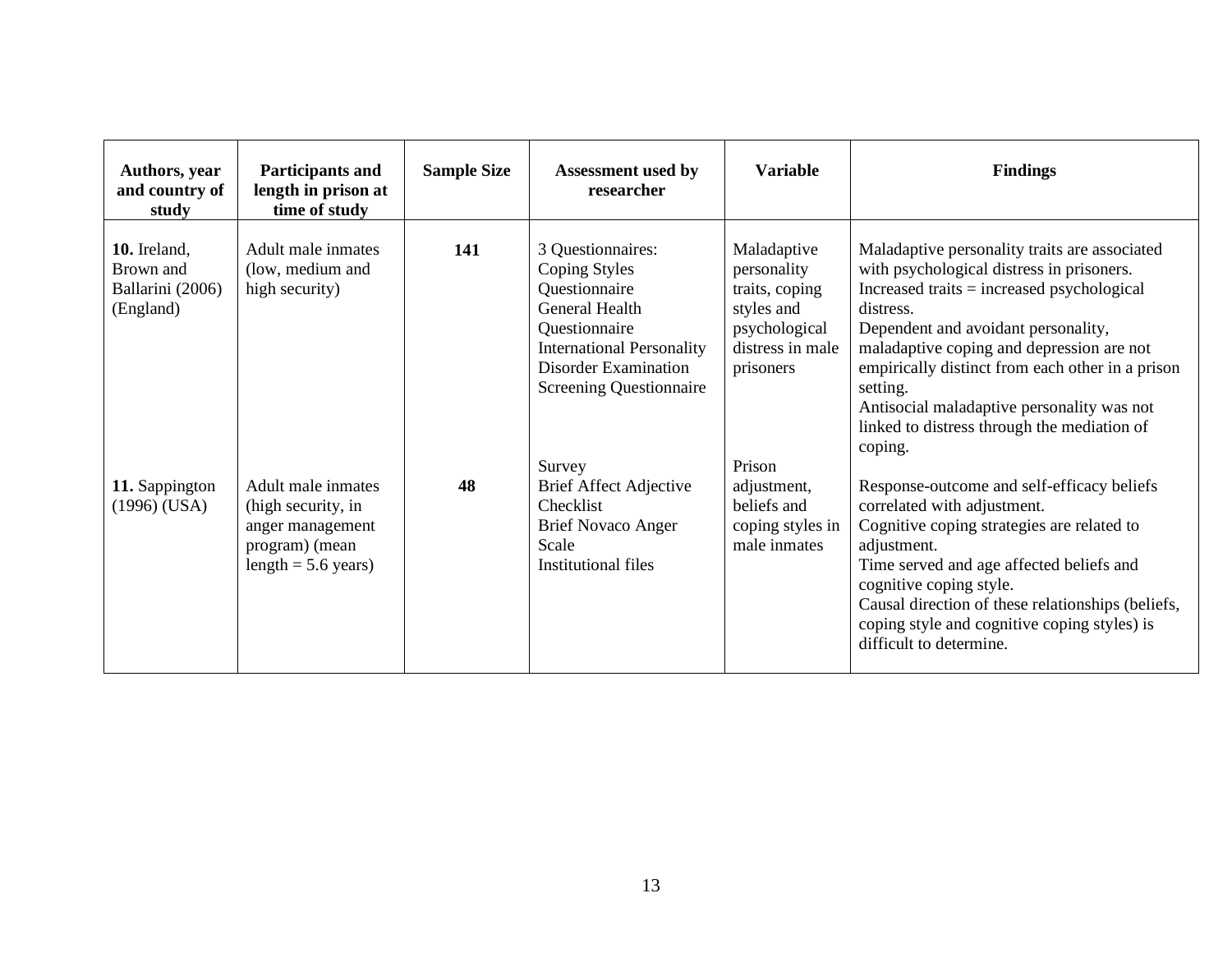| Authors, year<br>and country of<br>study            | <b>Participants and</b><br>length in prison at<br>time of study                                                                                                                                 | <b>Sample Size</b>                                                                                                  | Assessment used by<br>researcher                                                                                                                                                                                     | <b>Variable</b>                                                                                                           | <b>Findings</b>                                                                                                                                                                                                                                                                                                                                                                                                                                                                                                                                    |
|-----------------------------------------------------|-------------------------------------------------------------------------------------------------------------------------------------------------------------------------------------------------|---------------------------------------------------------------------------------------------------------------------|----------------------------------------------------------------------------------------------------------------------------------------------------------------------------------------------------------------------|---------------------------------------------------------------------------------------------------------------------------|----------------------------------------------------------------------------------------------------------------------------------------------------------------------------------------------------------------------------------------------------------------------------------------------------------------------------------------------------------------------------------------------------------------------------------------------------------------------------------------------------------------------------------------------------|
| <b>12.</b> Lutze (2001)<br>(USA)<br>13. Paterline & | Adult male inmates<br>(from a shock)<br>incarceration<br>program and<br>minimum security<br>traditional prison<br>setting) (length<br>ranging from 1 week<br>to 6 months)<br>Adult male inmates | 377<br>271 from shock<br>incarceration<br>program and<br>$106$ from<br>minimum<br>security prison<br>setting<br>239 | <b>Longitudinal study</b><br>Surveyed at 2 weeks and<br>6 months later<br>Survey<br><b>State-Trait Anxiety</b><br>Inventory<br>The Victim Scale<br>Conflict with<br><b>Inmate/Staff Scale</b><br>Structured personal | Influence of<br>shock<br>incarceration<br>program on<br>inmate<br>adjustment and<br>attitudinal<br>change<br>Determinants | Increased sense of helplessness over time.<br>Both groups became more prisonized and<br>identified less with staff over time.<br>Both groups became less positive towards staff<br>and programs, reported less of a work ethic, and<br>became more assertive and more likely to<br>support hard drugs over time.<br>Stress decreased over time for both groups.<br>Inmates were more likely to be prisonized:                                                                                                                                      |
| Petersen (1999)<br>(USA)                            | (maximum security)                                                                                                                                                                              |                                                                                                                     | interviews<br>Likert-like scales                                                                                                                                                                                     | of prisonization                                                                                                          | The greater their opposition to the<br>prison institution and staff<br>The more positive their attitudes toward<br>the use of violence<br>The greater their feelings of alienation<br>The lower their post release<br>expectations<br>The more times one had been arrested, the<br>greater degree of prisonization.<br>The greater the number of months an inmate<br>was employed for before entering prison, the<br>lower the degree of prisonization.<br>Those who had greater feelings of self efficacy<br>had a lower degree of prisonization. |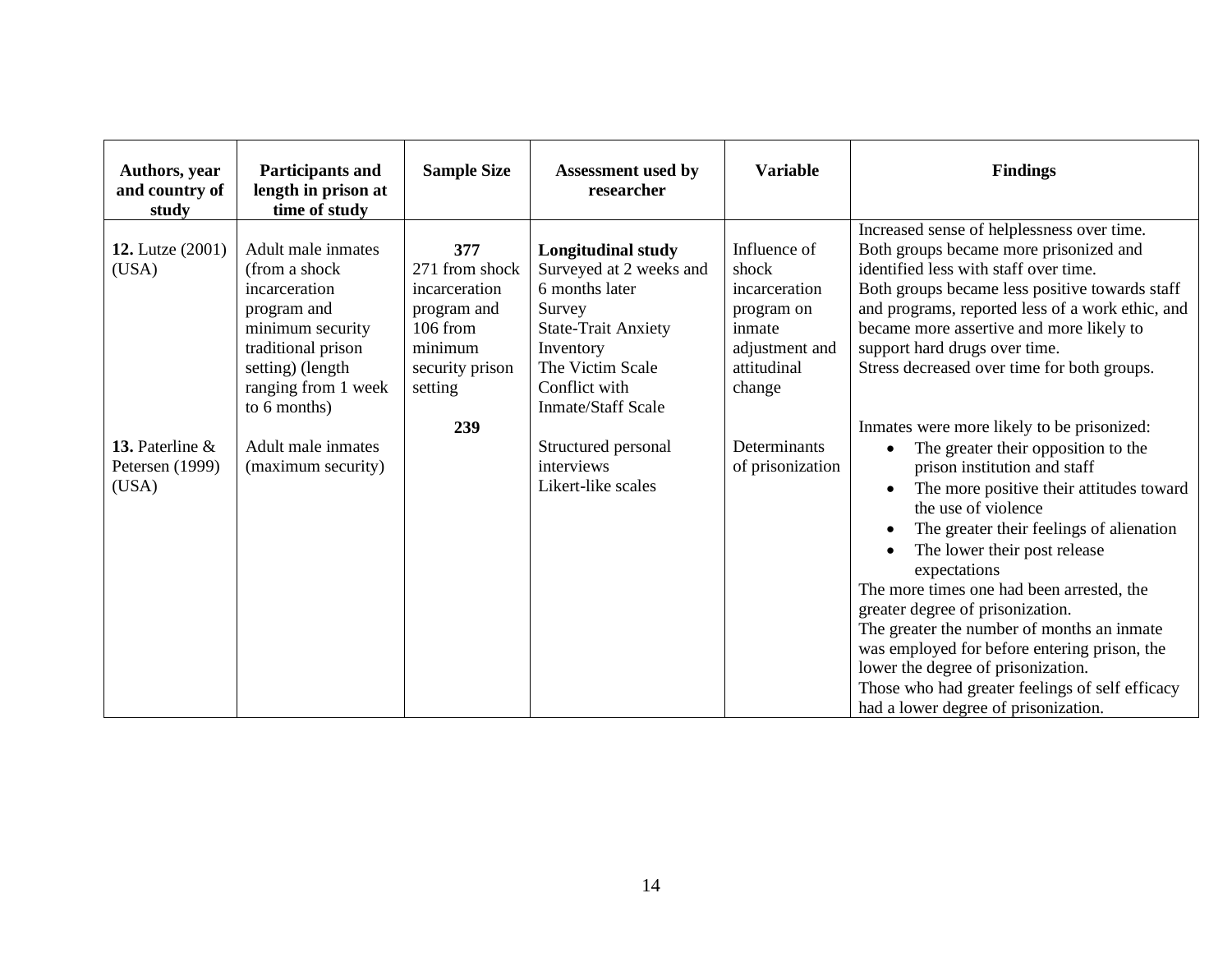| Authors, year<br>and country of<br>study       | Participants and<br>length in prison at<br>time of study                                           | <b>Sample Size</b> | <b>Assessment used by</b><br>researcher                                                                                                                                         | <b>Variable</b>                                                                 | <b>Findings</b>                                                                                                                                                                                                                                                                                                                                                                              |
|------------------------------------------------|----------------------------------------------------------------------------------------------------|--------------------|---------------------------------------------------------------------------------------------------------------------------------------------------------------------------------|---------------------------------------------------------------------------------|----------------------------------------------------------------------------------------------------------------------------------------------------------------------------------------------------------------------------------------------------------------------------------------------------------------------------------------------------------------------------------------------|
| 14. Brown $&$<br>Ireland $(2005)$<br>(England) | Male adolescent<br>prisoners (medium<br>security) (mean<br>length = $8.36 \text{ days}$ )          | 133                | Questionnaire within 2<br>weeks of arrival and<br>again at 6 weeks.<br>The Coping Style<br>Questionnaire<br>Middlesex Hospital<br>Questionnaire                                 | Coping style<br>and distress in<br>newly<br>incarcerated<br>adolescent<br>males | Significant decreases in anxiety and depression<br>during the 6 weeks following incarceration.<br>Reduction in emotion coping and increases in<br>detachment coping to reduce anxiety.<br>Causality between coping styles and distress<br>cannot be determined.                                                                                                                              |
| 15. MacKenzie<br>(1987) (USA)                  | Adult male inmates<br>(medium and<br>maximum security)<br>(length ranging from<br>$0 - 12$ months) | 755                | Questionnaire<br>Inmate Conflicts scale<br><b>State-Trait Anxiety Scale</b><br>Fear of Others Scale<br><b>Assertive Interactions</b><br>Scale<br>Fear of Victimisation<br>Scale | Age and<br>adjustment to<br>prison in male<br>inmates                           | Prisoner conflicts and guard conflicts peaked in<br>the early 20's and declined with age.<br>Rapid decline in misconducts from teenage to<br>20's, thereafter, a more gradual decline.<br>Assertive interactions and fear of victimisation<br>peaked in the 20's and declined thereafter.<br>Assertive ages had a strong positive relationship<br>with interpersonal conflicts for all ages. |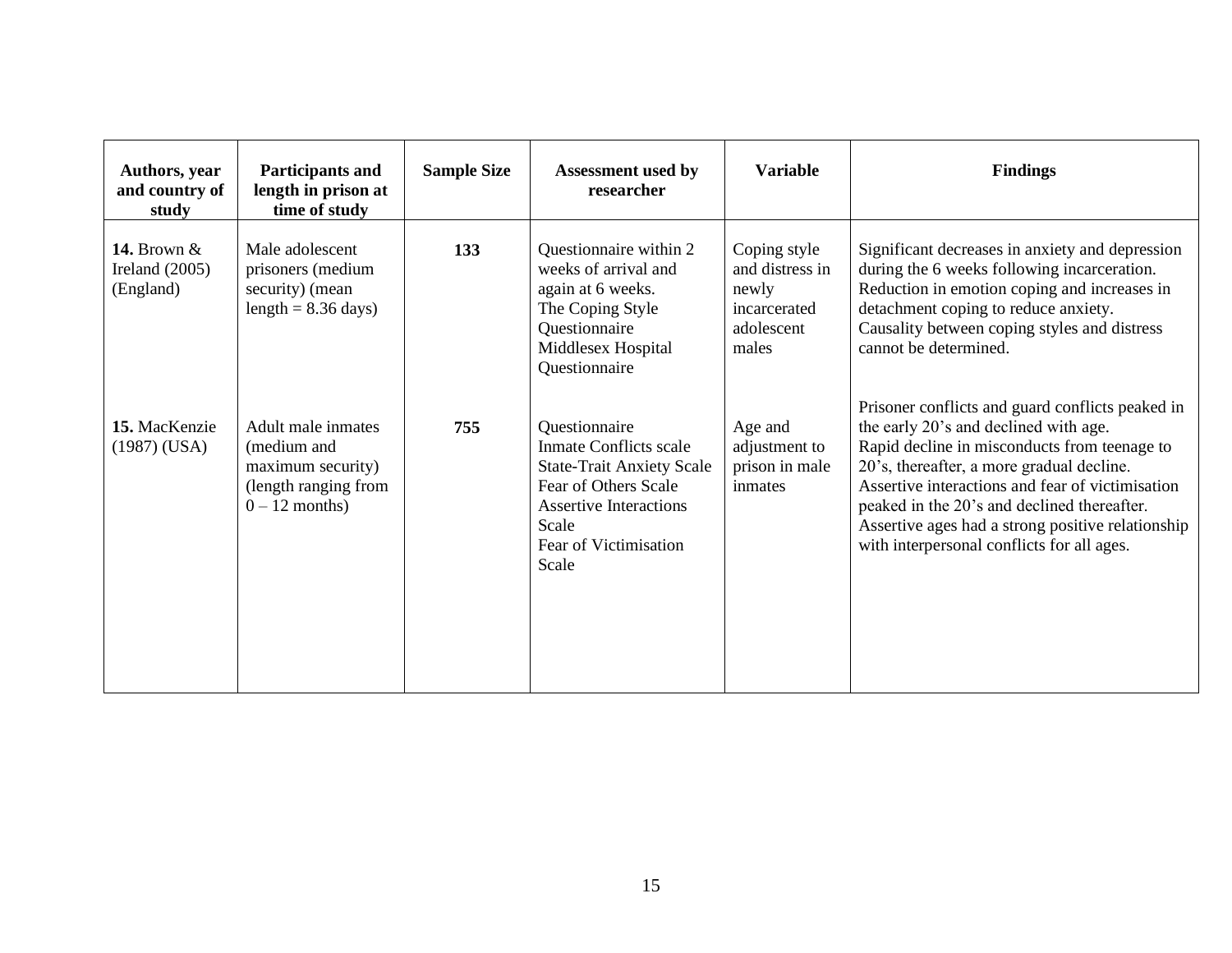| Authors, year<br>and country of<br>study                   | <b>Participants and</b><br>length in prison at<br>time of study | <b>Sample Size</b> | <b>Assessment used by</b><br>researcher                                                                                                                                                                                            | <b>Variable</b>                                                    | <b>Findings</b>                                                                                                                                                                                                                                                                                                                                                                                                                                                                                                                                |
|------------------------------------------------------------|-----------------------------------------------------------------|--------------------|------------------------------------------------------------------------------------------------------------------------------------------------------------------------------------------------------------------------------------|--------------------------------------------------------------------|------------------------------------------------------------------------------------------------------------------------------------------------------------------------------------------------------------------------------------------------------------------------------------------------------------------------------------------------------------------------------------------------------------------------------------------------------------------------------------------------------------------------------------------------|
| 16. Gullone,<br>Jones $&$<br>Cummins (2000)<br>(Australia) | Adult male inmates<br>(mean length $= 1.73$ )<br>years)         | 81                 | Coopersmith Self Esteem<br>Inventory<br><b>Beck Depression</b><br>Inventory<br><b>State-Trait Anxiety</b><br>Inventory<br>Comprehensive Quality<br>of Life Scale for Adults<br>Coping Inventory for<br><b>Stressful Situations</b> | Coping Styles<br>as predictors of<br>well being in<br>male inmates | Emotion focused coping is the most important<br>predictor, particularly for trait anxiety,<br>depression and self esteem.<br>Avoidance focused coping is significant for<br>anxiety and subjective quality of life.<br>Inmates have a higher level of anxiety and<br>depression amounting to a severely<br>compromised psychological well being.<br>Male prisoners are more likely to engage in<br>emotion and avoidance focused coping<br>behaviours.<br>Emotion focused behaviours are likely to<br>maintain their low levels of well being. |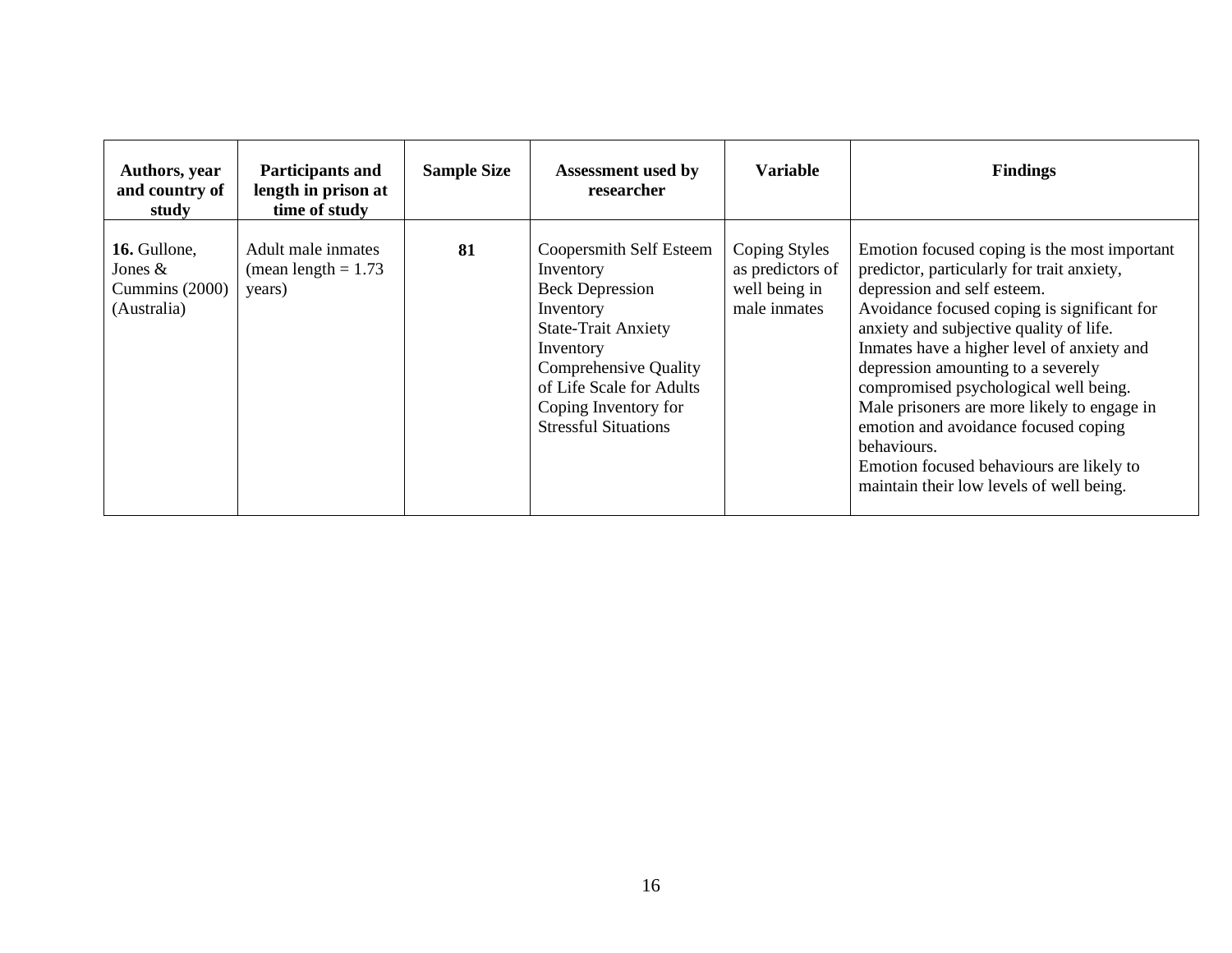#### **Summary of Results**

The current review examined 16 studies which have investigated the coping strategies, adjustment and well being of male inmates and their experiences in prison. From the 16 studies, 5 papers investigated the coping strategies and styles of male inmates. Seven papers investigated the adjustment and adaptation to imprisonment of male inmates. One paper specifically investigated the well being of male inmates. Three papers investigated combinations of coping styles, adjustment and well being in male inmates.

Of the 16 studies, 4 used random sampling, 6 studies used inmates that had volunteered and one study used stratified random sampling. In the other 5 studies, the participants were hand picked by the researcher, based on sentence length, offence or experiences whilst in prison. The majority of studies used structured interviews and questionnaires as methods to investigate coping strategies, adjustment and well being in male inmates. The questionnaires that were used in the studies used different measures. These included: the coping styles questionnaire, the Coopersmith self esteem inventory, the state-trait anxiety scale, the Beck hopelessness scale, the Beck depression inventory, the life orientation test and loneliness scales, amongst others.

Although all 16 studies used male inmates as their main participants, they used a range of inmates from this population for their investigations. For example, the studies investigated juveniles and older inmates, inmates who engaged in parasuicide, inmates who participated in shock incarceration programs and long term inmates. This allows an understanding of the different subpopulations of the prison population and highlights its complexity.

The current review aimed to specifically consider the following objectives:

1. To determine if coping strategies affect the adaptation, adjustment and well being of inmates.

Of the 5 studies which investigated coping strategies in male inmates, 2 studies found that offenders cope differently to the general population with stressful situations, such as loneliness in the prison environment (for example, Rokach, 1997). However, one of the remaining 3 studies found that there was no evidence for any real differences in actual coping behaviour between inmates and the general population, despite the differences in the problems and experiences they encountered.

From all of the 16 studies which investigated coping strategies, adjustment and well being of male inmates, 4 studies (Zamble, 1992; Sappington, 1996; Brown and Ireland, 2006; MacKenzie, 1987) found that coping strategies specifically influenced adjustment to imprisonment. Tendencies to blame others, dwell on problems or blame oneself were associated with poorer adjustment. The majority of inmates in one of those 4 studies largely withdrew from socialising with other inmates, as a coping strategy, allowing them to control their own behaviour and adapt to the environment better. Another study found that aggressive behaviour can reflect an inability to cope with the demands of the prison environment. However, time served in prison and age can affect coping strategies.

Of all 16 studies that were investigated, 4 studies (Van Herreveld et al., 2007;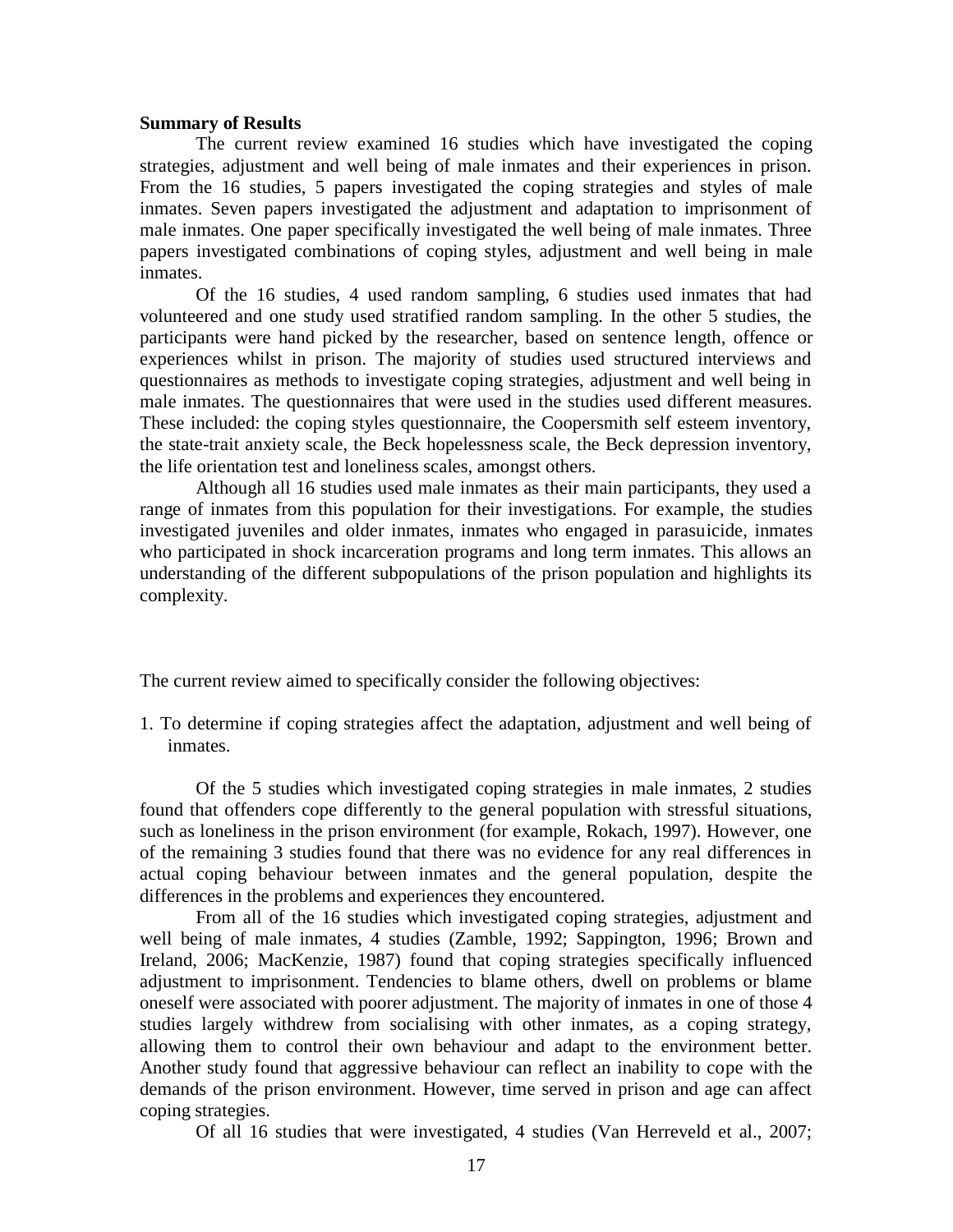Ireland et al., 2006; Brown and Ireland, 2005; Gullone et al., 2000) found that coping strategies specifically influence the well being of male inmates. Both the psychological and the physical well being of inmates are associated with emotion coping strategies whilst in prison. Maladaptive coping is also linked to depression, and, therefore, reduced well being, in the prison setting. However, it is difficult to distinguish the causal direction of relationships that have been found in these studies.

Some of the 16 studies note the individual differences involved in the coping strategies and adaptation of inmates. One study found that maladaptive personality traits in inmates were associated with maladaptive coping and greater psychological distress. However, only certain personality types show these traits, which emphasises individual differences.

2. To determine if institutional opportunities or changes can improve inmate adjustment and coping.

Of the 16 studies critiqued in this review, 4 studies (Wooldredge, 1999; Zamble and Porporino, 1990; Dhami et al., 2007; MacKenzie, 1987) found that specific institutional opportunities or changes can affect inmate adjustment and coping. It was found that inmates tended to be more depressed, anxious and stressed when they: spent less time in structured activities; received fewer visits each month and had been recently victimised by aggravated assault. Therefore, more opportunities and visiting time for inmates can improve their adjustment and coping, as well as their well being. Similarly, prisoners were found to participate in more programs, the more time they spent in prison, allowing them to adapt better to the environment.

It was also found that the fear of victimisation whilst in prison can negatively affect well being, and that this fear peaks in the inmates 20's. Therefore, changes need to be made to prevent victimisation and the fear of it. Furthermore, coping and behaviour failures were found to be a central part of offenders' relapses into recidivism.

Overall, all 16 studies highlight that the amount of institutional opportunities available for inmates can affect how they cope with the prison experience, along with how institutional changes can improve how they cope. However, they do this indirectly as part of their discussions, whereas the 4 mentioned above noted these points specifically as part of their results.

This review has generally produced mixed results regarding coping strategies, adjustment and well being in male inmates. Some researchers have found significant differences between the coping strategies of inmates and the general population, yet others suggest there are no differences. It seems that coping strategies are associated with adjustment and the well being of male inmates, but this relationship is perhaps more complex than first thought. Furthermore, institutional opportunities and changes are instrumental in how inmates cope and adjust to the prison environment.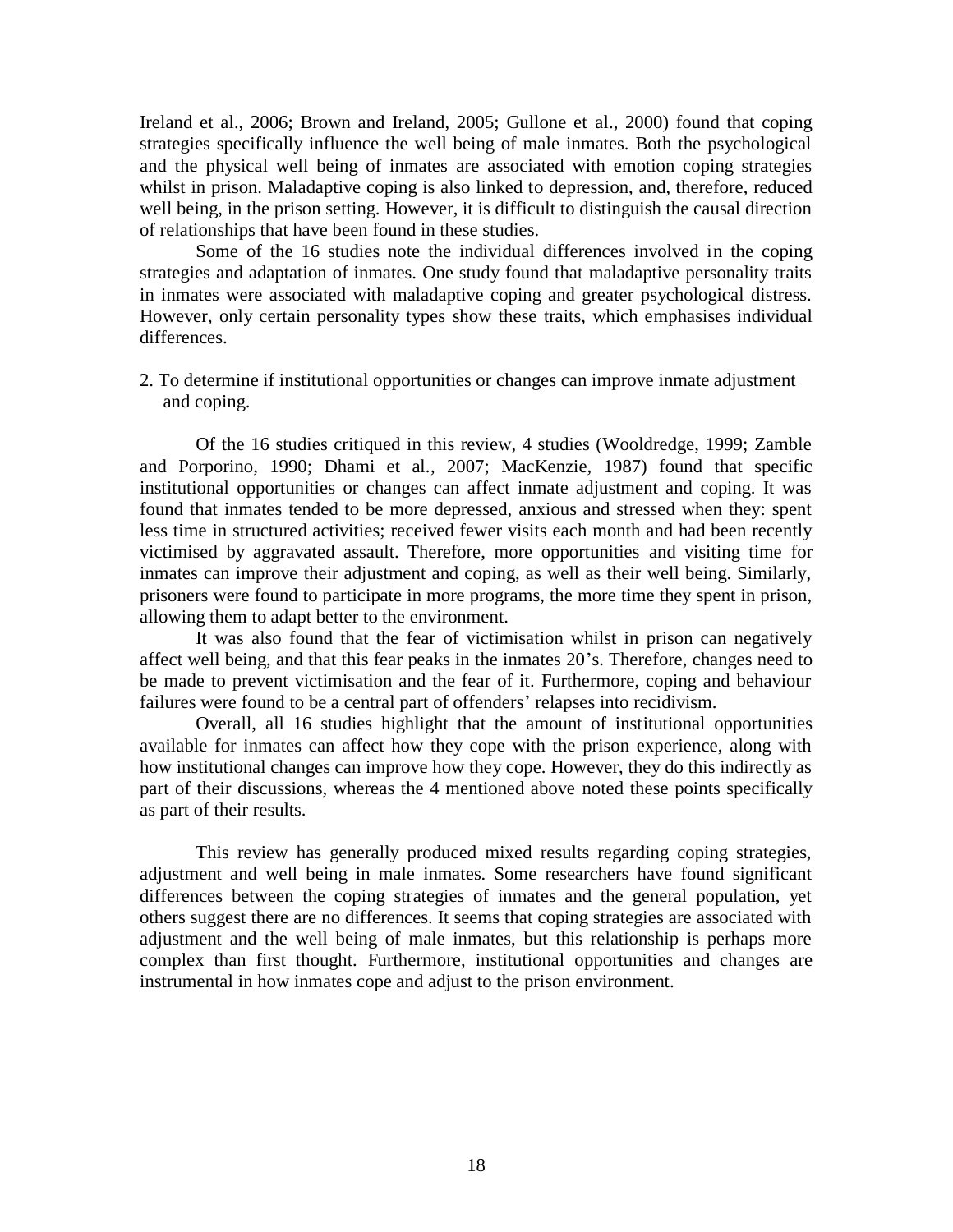#### **Discussion**

The current review aimed to provide an overview of the coping strategies and adjustment to imprisonment of male inmates, and investigate how these may affect their well being whilst in prison. The review aimed specifically to answer two main objectives: firstly, to determine if coping strategies affect the adaptation, adjustment and well being of male inmates and, secondly, to determine if institutional opportunities or changes can improve inmate adjustment and coping.

This review considered whether coping strategies affect the adjustment and well being of male inmates in the prison environment. Of the 16 studies critiqued, 4 studies found that coping strategies specifically affect the adjustment and adaptation of male inmates to the prison environment. A further 4 studies found that coping strategies specifically affect the well being of male inmates whilst in prison. It is also evident from the studies critiqued in this review that there is a relationship between all three variables: coping strategies, adjustment and well being. However, causality cannot be inferred from such results. Furthermore, the studies have highlighted the complex relationship between the variables and the effects of individual differences. These 8 studies seem to meet the first objective, but the other 8 studies seem to produce mixed findings.

Because of the mixed findings on the effects of the prison environment on male inmates and the possible lack of research on coping strategies, adjustment and well being of male inmates, it is difficult to form particularly strong links with existing research in these areas. However, the studies in this review suggested that imprisonment and coping strategies used to deal with the environment can affect the well being of inmates. Schnittker and John (2007) found that imprisonment can have powerful effects on health, especially if it instills stigma, therefore suggesting that it is important for inmates to learn how to cope with the prison environment, to preserve their health. They also found, however, that these effects are only visible after release, which is a subject which has not been investigated in this review and should be investigated in the future.

In this review it was found that adaptation to imprisonment improved during the prison term (Zamble, 1992) and that depression and suicidal ideation decreased over the period of a year (Smyth et al., 1994). This shows that adaptation and adjustment can change over time and suggests that inmates use some sort of coping mechanisms to enable this adjustment. Therefore, programs need to be in place to encourage the use of constructive coping methods to aid their adjustment. There also needs to be an independent person for inmates to talk to confidentially, should they feel depressed or suicidal whilst in prison.

Furthermore, it has been found in this review that inmates experience an initial transition shock (Smyth et al., 1994) which supports the idea that there is a high risk period for suicide within the first 24 hours of arrival into prison (Towl, 2003). This suggests that any programs or help that are put into place need to be done so quickly and effectively to lessen the maladaptive psychological states of the inmates and aid adjustment to the environment.

As a way of coping with prison life, emotion coping strategies have been shown to be more effective than other strategies (Van Herreveld et al., 2007). This is particularly important because negative emotions such as disappointment and regret are related to psychological and physical health. Suppressing these negative emotions can also have adverse consequences. This suggests that some sort of program or group work which encourages inmates to share their feelings, rather than suppressing them, could be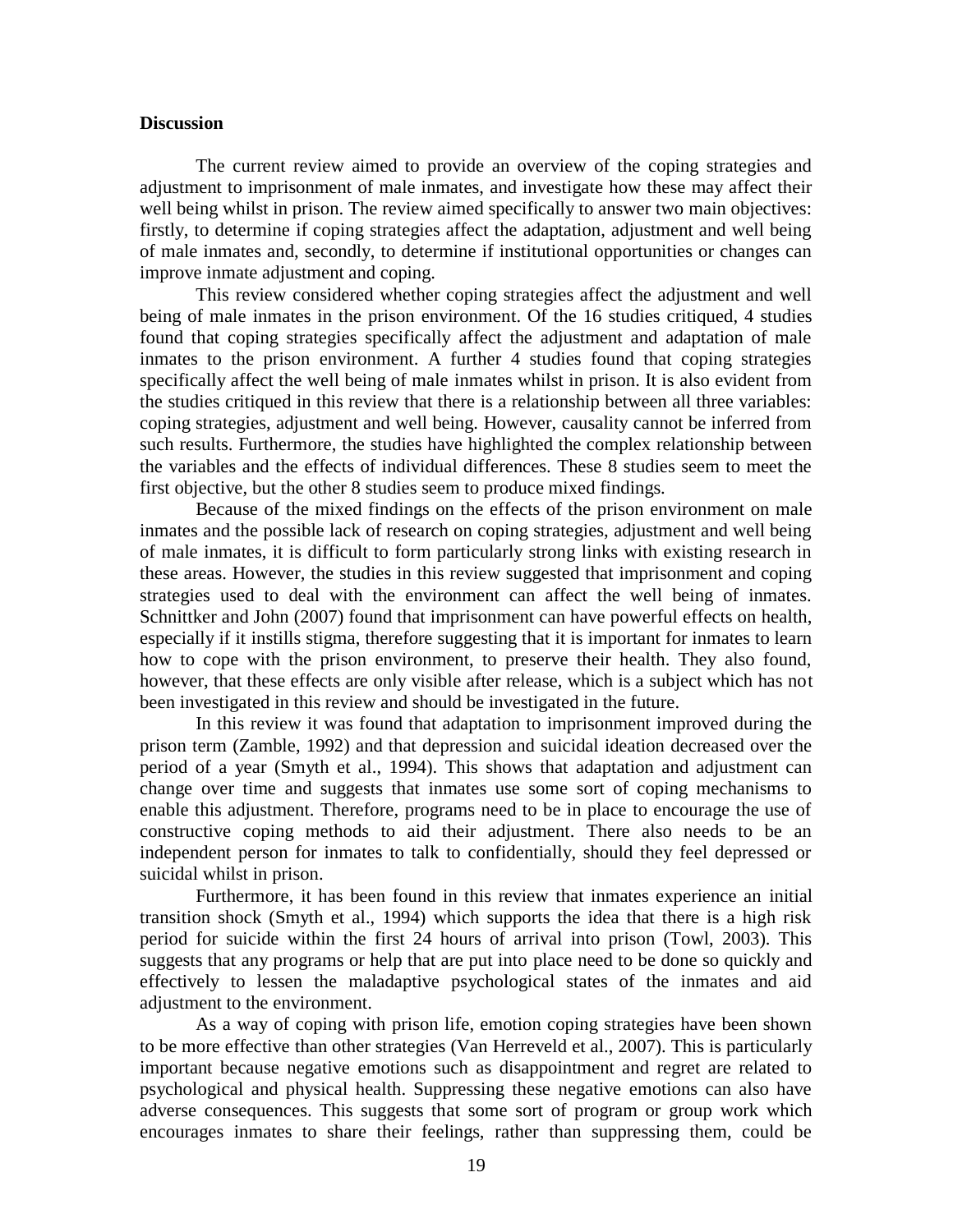beneficial, the work of therapeutic communities at HMP Grendon will be discussed later to emphasise this point.

Secondly, from the 16 studies critiqued in this report, 4 studies found that specific institutional opportunities or changes can affect inmate adjustment and coping, and also inmate well being. It was found that the number and quality of programs available to inmates affected their mood, beliefs and adjustment to imprisonment. The remaining 12 studies in this review, on the other hand, did not explicitly find links between institutional opportunities and inmate adjustment and coping. However, those 12 did highlight the importance of programs and opportunities for inmates during their prison sentence in their discussions.

To a certain extent, these results correspond with the findings of literature on overcrowding. Overcrowding is one of the main reasons for a lack of opportunities and programs for inmates, and is a problem which is affecting a large number of prisons. The lack of activities for inmates to participate in creates idleness and boredom which can result in aggression (for example, Clements, 1977). In addition, in the literature, overcrowding has been linked to physiological stress (Bonta and Gendreau, 1990) which corresponds with the impacts on well being of male inmates found in this review. However, overcrowding is a huge and very current issue for prisons. It could be argued that the only practical options to reduce overcrowding are to use crime prevention methods, to increase the use of community sentences and 'tagging' or to rehabilitate offenders and prevent recidivism in the first instance.

Loneliness seems to be a persistent issue which affects the well being and adjustment of inmates (Harreveld et al., 2007). The loneliness of incarcerated individuals is qualitatively different to the general population because they are separated from their families and the rest of society and their daily activities are controlled by the prison authorities (Rokach and Koledin, 1997). This suggests that measures need to be in place to maintain contact and visitation with family and friends, particularly because many prisoners are imprisoned a long distance away from home. Similarly, it could be beneficial to allow prisoners more control over their environment and daily routine, such as at HMP Grendon. Programs and activities which encourage group work or friendships may also be of benefit to inmates, particularly as research suggests that offenders are usually "quite dependent on a mate" (Rokach and Koledin, 1997).

This review has found that, in particular, long term prisoners find it more difficult to maintain extra prison relationships than short term prisoners (Flanagan, 1981). These inmates also struggle to maintain self esteem and a self image in prison, suggesting that they have poorer well being compared to short term prisoners. This suggests that long term prisoners experience prison differently to short term prisoners and may have different needs to those short term prisoners which need to be accounted for.

Similarly, it was found in this review that juvenile offenders exhibit significant adjustment problems in the institutional environment and are twice as likely to be problem inmates than older offenders (McShane and Williams, 1989). This shows adjustment differences between older and younger offenders. Perhaps younger offenders should be given extra support, specifically when they first enter the prison environment. Additionally, they should be encouraged to enter constructive programs which could discourage them from 'problem behaviour'.

Prisonization is the adoption of "folkways, mores, customs and general culture of the inmate subculture" (Clemmer, 1940). This review found that the more times an offender had been arrested and imprisoned, the greater the degree of prisonization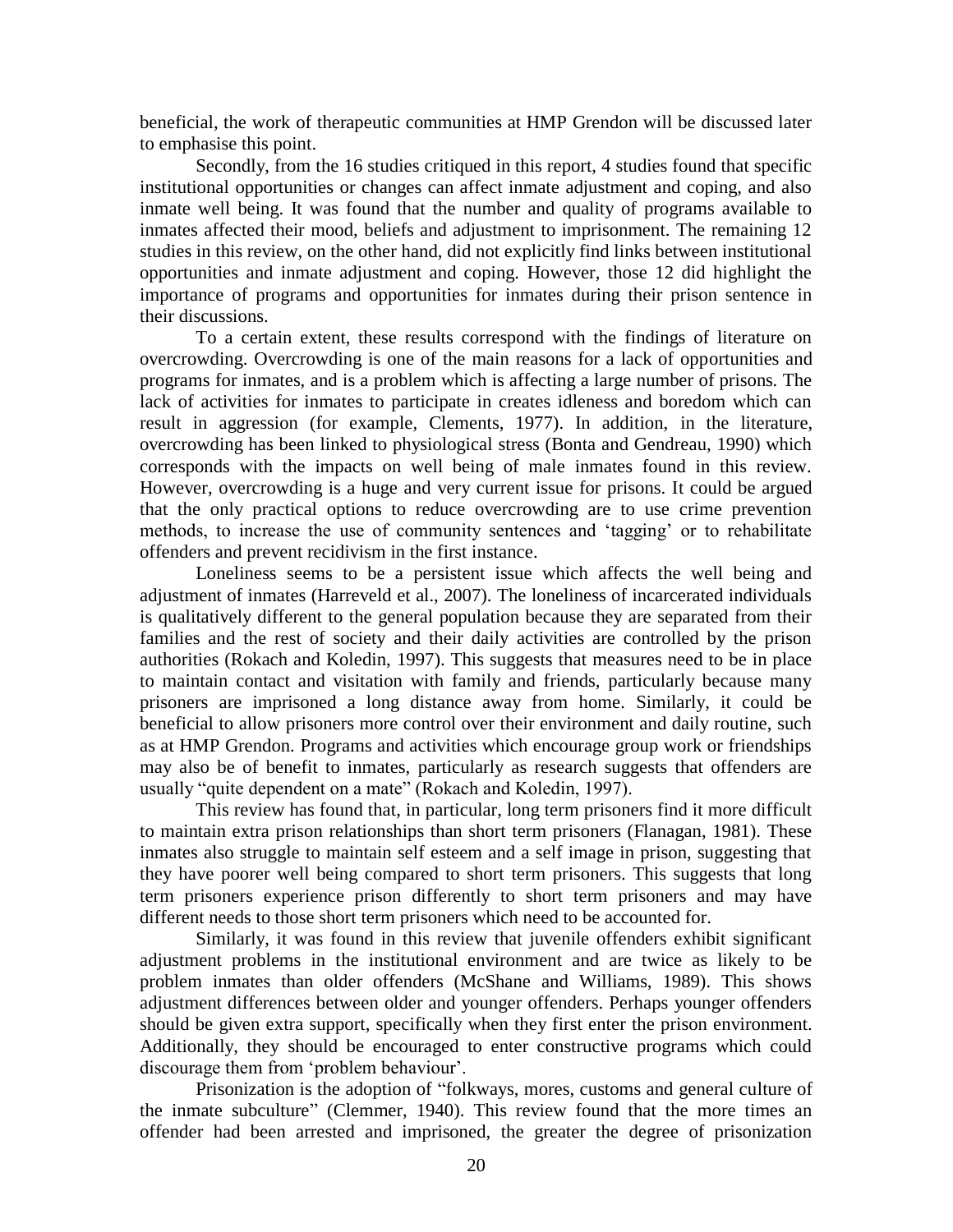(Paterline and Petersen, 1999). Although prisonization is a way of adjusting to the prison environment, it is actually a negative aspect of imprisonment. Inmates should be discouraged from adopting the customs and culture of inmates because it will be more difficult to adapt to the outside environment post release. Therefore, some sort of program which encourages individuality and prepares inmates for release should be adopted by prisons.

One of the main aims of prisons in England and Wales and the USA is to turn their inmates into law-abiding citizens whilst in prison and upon release. However, recidivism rates are higher for those that are imprisoned than those who are punished in the community (Travis, 2010), suggesting a failure of prisons in general. In this review it was found that coping and behavioural failures are a central part of recidivism (Zamble and Porporino, 1990). This suggests that, if prisoners are to be rehabilitated by their time in prison, programs and workshops which improve coping strategies and behaviour need to be in place. Zamble and Porporino (1990) suggest that there should be training in a variety of specific coping skills such as: negotiation, objectification or situations and cognitive re-evaluation, provided for inmates, particularly because the coping efforts of inmates were unsystematic, scattered sporadic and unplanned. These changes could not only rehabilitate an offender, they could also reduce crime rates in the future.

#### **Limitations**

There is a number of limitations of this review which need to be addressed. Firstly, the review is susceptible to several biases. For example, there is bias in the selection process of the chosen publications for this, along with publication bias. Secondly, when using the databases to search for studies, they were limited to English language publications which limits the sources and the studies available for this review. Furthermore, the review did not examine the quality of the studies and their methods, which, therefore, limits the quality of the review to a certain extent.

This thesis is a systematic review of research studies which have investigated the coping strategies, adjustment and well being of male inmates whilst in prison. Therefore, no primary research has been conducted by the author. A systematic review provides a summary of many studies which allows the reader to take into account a bigger range of research findings. In addition, the process can establish whether findings are generalizable across populations and settings, and if findings vary between subgroups. Combining data from a number of well-conducted primary studies can provide the reader with more precise results and conclusions.

However, there are many limitations of systematic reviews which need to be appreciated. Firstly, the summary provided in the systematic review is only as reliable as the methods used in the original studies. The studies critiqued in this review used questionnaires and structured interviews to obtain their results. Both of these methods, however, are self report measures. This means that the participants may have been dishonest when answering questions or using rating scales on the questionnaires which could influence the findings and any conclusions that are made. Despite this, however, there seems to be no other more practical or reliable way to investigate the coping strategies, adjustment and well being of male inmates whilst they are in prison.

In addition to this, the interpretation of summarised results is subjective and the comparison can be difficult. The review process identifies studies that are diverse in their methods, participants and their design. For example, the studies used in this review used a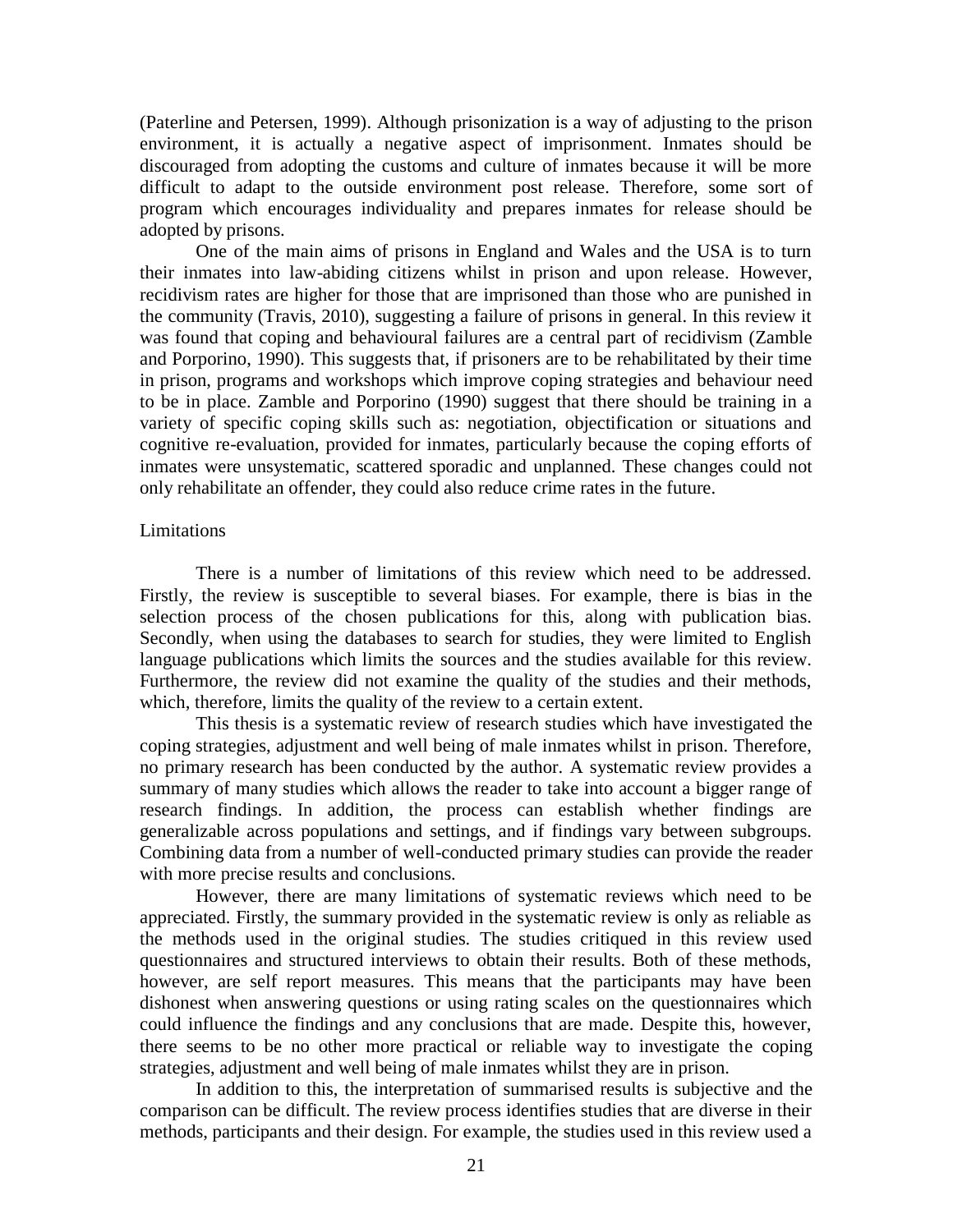range of scales and measures in their questionnaires and used a range of different subpopulations from the general prison population. Furthermore, the studies were from different countries, which may make it difficult to generalise findings from inmates in one country and prison system to another.

## Opportunities for Further Research

There are many opportunities for further research on the topic of coping strategies, adjustment and well being of male inmates. This is because it is a relatively under researched area and the research which has been conducted has produced mixed findings overall. Firstly, this review only critiqued studies which had used male inmates as participants, mainly because females only make up a small minority of prison populations. However, female inmates need equal opportunities and care as male inmates. An opportunity here would be for the adjustment of male and female inmates to imprisonment to be compared to highlight any differences between the two. This could have implications for the prison care of the different genders.

Secondly, it has been noted that there is an aging prison population both in England and Wales and in the USA (for example, Aday, 1994). This is due to longer sentences being handed to offenders and also due to an increase in older first time offenders. Therefore an interesting opportunity here would be to compare the coping strategies, adjustment and well being of older inmates and younger inmates, particularly juvenile inmates. Mackenzie (1987) attempted to do this, but further research would be beneficial as the prison system will need to accommodate its changing population.

Furthermore, the average custodial sentence length for most crimes has increased recently (Ministry of Justice, 2009) and there has been an increase in life sentences without parole in the USA. This means that there is an increase in long term prisoners, again highlighting the changes in the prison population. The opportunity here for further research, therefore, is to compare the coping strategies, adjustment and well being of long term inmates to those of short term inmates to see how they may change and develop with time spent in prison.

Of the research that has been conducted on the effects of imprisonment on an inmate, there seems to be a lack of studies which look into the effects of imprisonment on an inmate post release, when they are released back into society. It could be argued that this is really when any harm caused by imprisonment will manifest itself. Therefore, further research needs to be conducted to investigate the effects of imprisonment overall, particularly post release, not just when an inmate is serving their sentence in the institution.

Finally, in order to test whether programs improve the coping strategies, adjustment and well being of male inmates, a further study with a mixed methods design could be conducted. The researcher could use semi structured interviews and quantitative psychometric measures, such as the General Health Questionnaire. This would give both qualitative and quantitative results, making it easier to compare the results and reach more specific conclusions. Inmates could be assessed on entry to prison, at 6 months into their prison sentence, and again at 12 months. This design would enable the researcher to compare answers between these time periods, to assess the success of institutional programs and the level of adjustment experienced by inmates.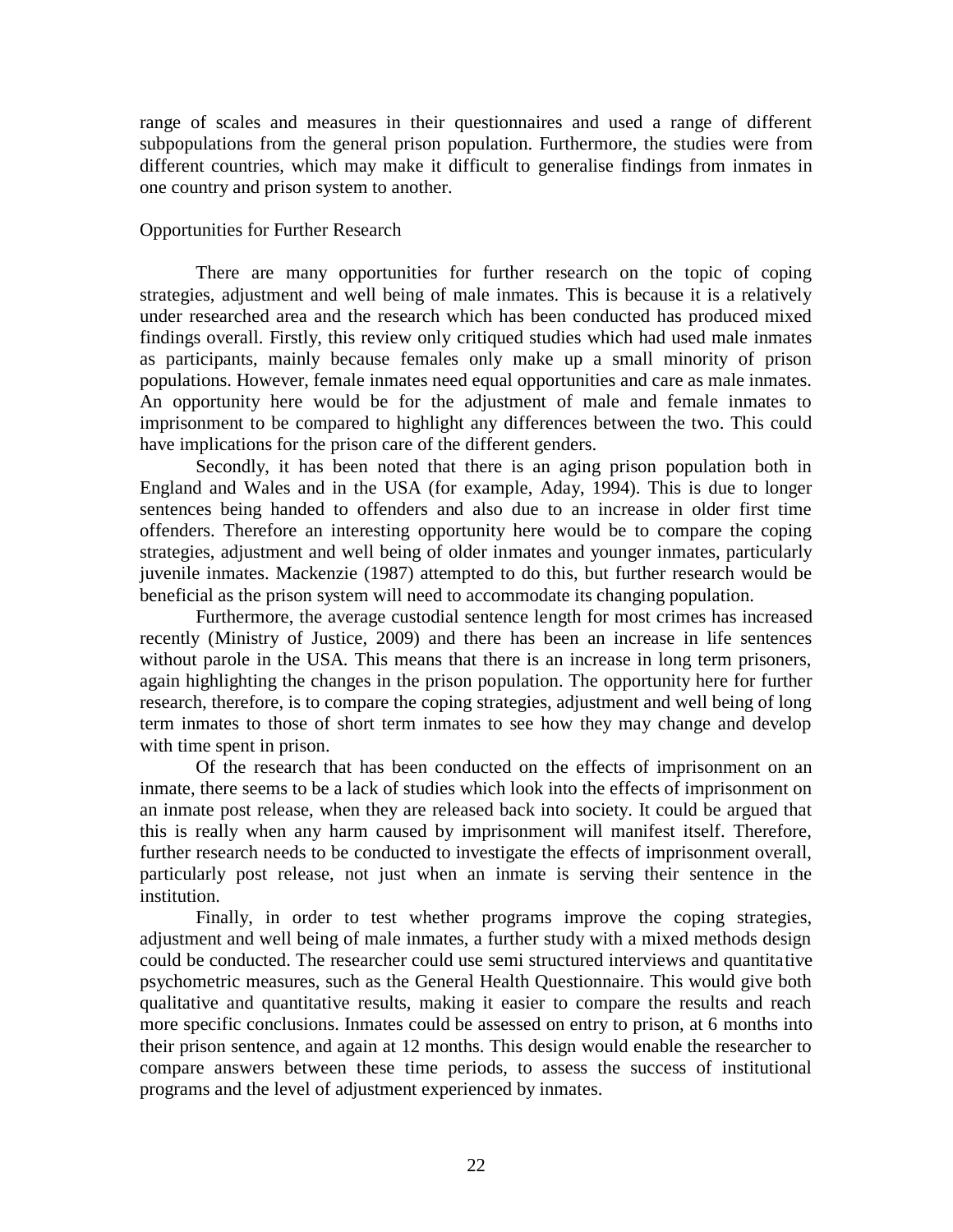#### Implications for Practice

The review findings have implications for institutional practice in prisons. It has been shown that the more opportunities are available for inmates, the better they will adjust to the prison environment, if they participate in them. Furthermore, it has been found that it is more beneficial and practical for inmates to use emotion-focused coping strategies to deal with the prison environment. This suggests that therapeutic groups and communities, which allow inmates to share their feelings instead of internalising them, would aid inmate adjustment and, therefore, their well being. Therapeutic communities constitute a large part of the regime at HMP Grendon.

HMP Grendon was opened in 1962 as a psychiatric prison and "has since evolved into a collection of therapeutic communities using the principles developed by Maxwell Jones" (Shine, 2011). Inmates must apply for entry to the prison themselves on a voluntary basis. The general environment of HMP Grendon is very different to the conventional prison; there is mutual respect between staff and inmates and inmates are called by their first names (Brookes, 2010), something which is unusual for those inmates who have served time in a conventional prison. As part of the regime, there are community meetings twice a week and a small group meeting once a week. These meetings give the inmates chance to talk about "day-to-day issues and problems that arise and how best to deal with them" (Brookes, 2010). This discourages violence and aggression in prisoners, behaviours which are common in the conventional prison.

Research suggests that inmates who remain in therapy at Grendon for at least 18 months seem to make the greatest changes (Shine, 2001). Inmates who have experienced the Grendon regime admit that it is a more challenging environment and that it requires prisoners to adopt a different approach to prison life (Brookes, 2010) to improve adjustment. This, therefore, is evidence for the success of therapeutic communities in improving inmate coping and adjustment, but most importantly, their success in rehabilitating offenders; a main aim of the prison service. However, the regime at Grendon is not suitable for every prisoner and can sometimes be difficult to handle, therefore prisoners can be transferred back to their original prison.

According to Wilson (2011), the "two-year reoffending rate for prisoners who stay at Grendon for more than 18 months is 20%, compared to 50% for those serving time in conventional prisons". This clearly suggests that the therapeutic communities adopted by HMP Grendon are much more successful than the regimes in the average prison. Therefore, this regime should be adopted by other prisons to improve the coping strategies, adjustment and well being of male inmates, and most importantly, to rehabilitate them.

### **Conclusions**

Overall, this systematic review has produced mixed findings regarding the coping strategies, adjustment and well being of male inmates. This seems to correlate with the mixed findings in general about the effects of imprisonment and prisonization on inmates over the past decades. From the studies in this review, it seems that coping styles do affect the adjustment to imprisonment and the well being of male inmates, during their prison sentence. However, the relationship between all of these variables is much more complex than expected and the causal direction cannot be distinguished. Individual differences also play a huge part in coping strategies, adjustment and behaviour whilst in prison.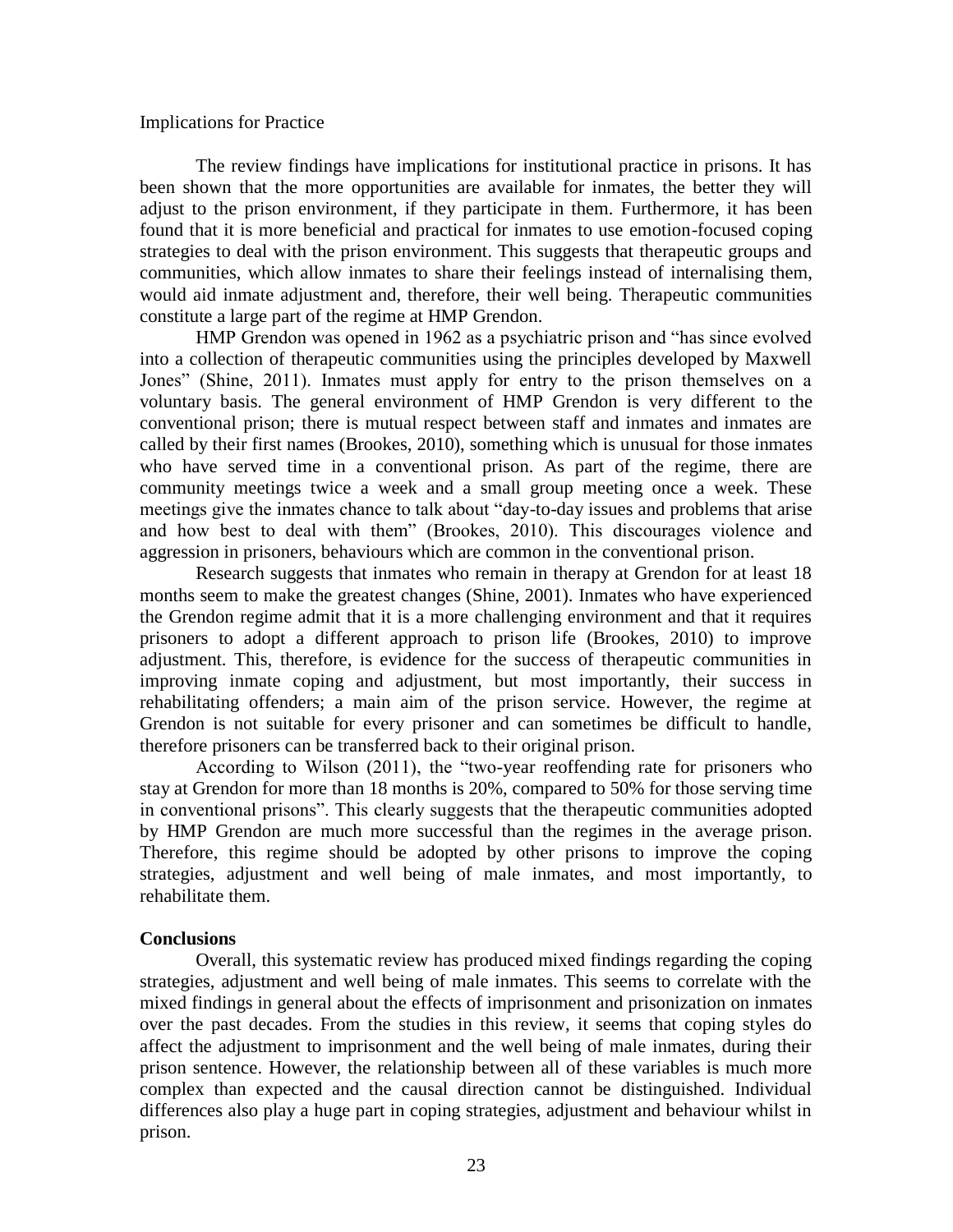The findings of this review also suggest that institutional changes could improve coping techniques to reduce loneliness, boredom and aggression whilst in prison. In addition to this, therapeutic groups and communities are important for inmates' adjustment and coping in prison. Furthermore, institutional opportunities and programs are beneficial for inmates; therefore more need to be provided in order to make the prison experience as beneficial as possible. However, even if a substantial number of opportunities and programs are available, it is the choice of the inmate to participate in them. This review has also recommended that Grendon prison is the only successful prison in Britain. This suggests that more prisons need to adopt the regime of Grendon prison, if they plan to succeed in their aim of rehabilitating offenders.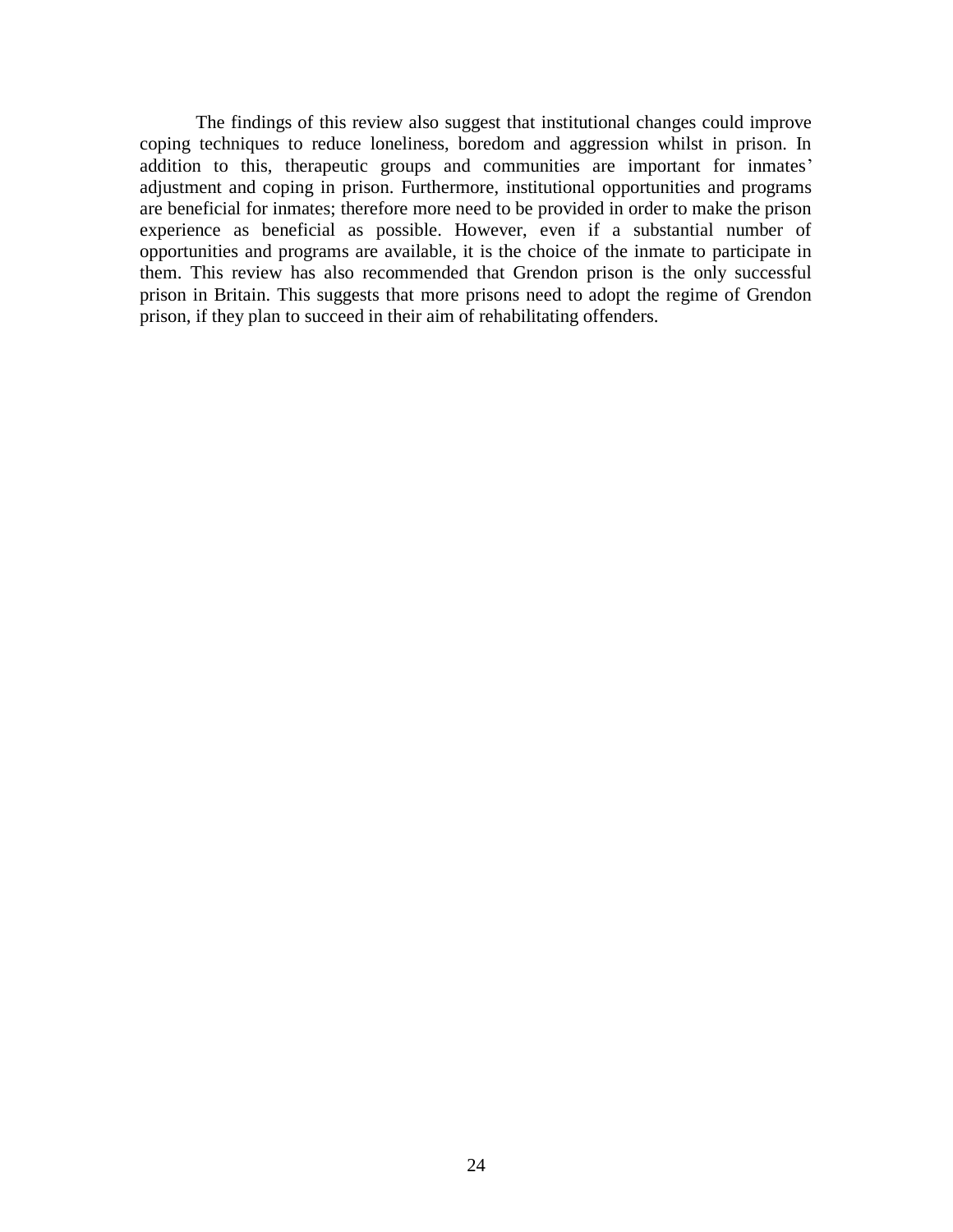### **References**

Aday, R. H. (1994) 'Aging in Prison: A Case Study of New Elderly Offenders'.  *International Journal of Offender Therapy and Comparative Criminology* 38 (1): 79- 91

Bolton, N.; Smith, V.; Heskin, K. J. & Banister, P. A (1976a) 'Psychological Correlates of

 Long-Term Imprisonment: Longitudinal Analysis'. *British Journal of Criminology* 16  $(1): 38-47$ 

- Bolton, N.; Smith, V.; Heskin, K. J. & Banister, P. A (1976b) 'Psychological Correlates of
- Long-Term Imprisonment: Personality Variables'. *British Journal of Criminology* 16 (1): 323-330
- Bonta, J. & Gendreau, P. (1990) 'Reexamining the Cruel and Unusual Punishment of Prison Life'. *Law and Human Behavior* 14 (4): 347-372
- Boxer, P.; Middlemass, K. & Delorenzo, T. (2009) 'Exposure to Violent Crime During Incarceration: Effects on Psychological Adjustment Following Release'. *Criminal Justice and Behavior* 36 (8): 793-807
- Brookes, M. (2010) 'The Impact of Grendon on Changing Lives: Prisoner Perspectives'. *The Howard Journal* 49 (5): 478-490
- Brown, S. L. & Ireland, C. A. (2006) 'Coping Style and Distress in Newly Incarcerated Male Adolescents'. *Journal of Adolescent Health* 38, 656-661
- Castellano, T. C. & Soderstrom, I. R. (1997) 'Self-Esteem, Depression, and Anxiety Evidenced by a Prison Inmate Sample: Interrelationships and Consequences for Prison Progamming'. *The Prison Journal* 77 (3): 259-280

Clements, C. B. (1979) 'Crowded Prisons: A Review of Psychological and Environmental Effects'. *Law and Human Behaviour* 3 (3): 217-225

Clemmer, D. (1940) *The Prison Community.* New York: Holt, Rinehart and Winston

- Cobean, S. C. & Power, P. W. (1978) 'The Role of the Family in the Rehabilitation of the Offender'. *International Journal of Offender Therapy and Comparative Criminology*  22, 29-38
- Cohen, S. & Taylor, L. (1972) *Psychological Survival: The Experience of Long-Term Imprisonment.* Middlesex: Penguin
- Cooper, H. H. A. (1974) 'The All-Pervading Depression and Violence of Prison Life'.  *International Journal of Offender Therapy and Comparative Criminology* 18 (3): 217-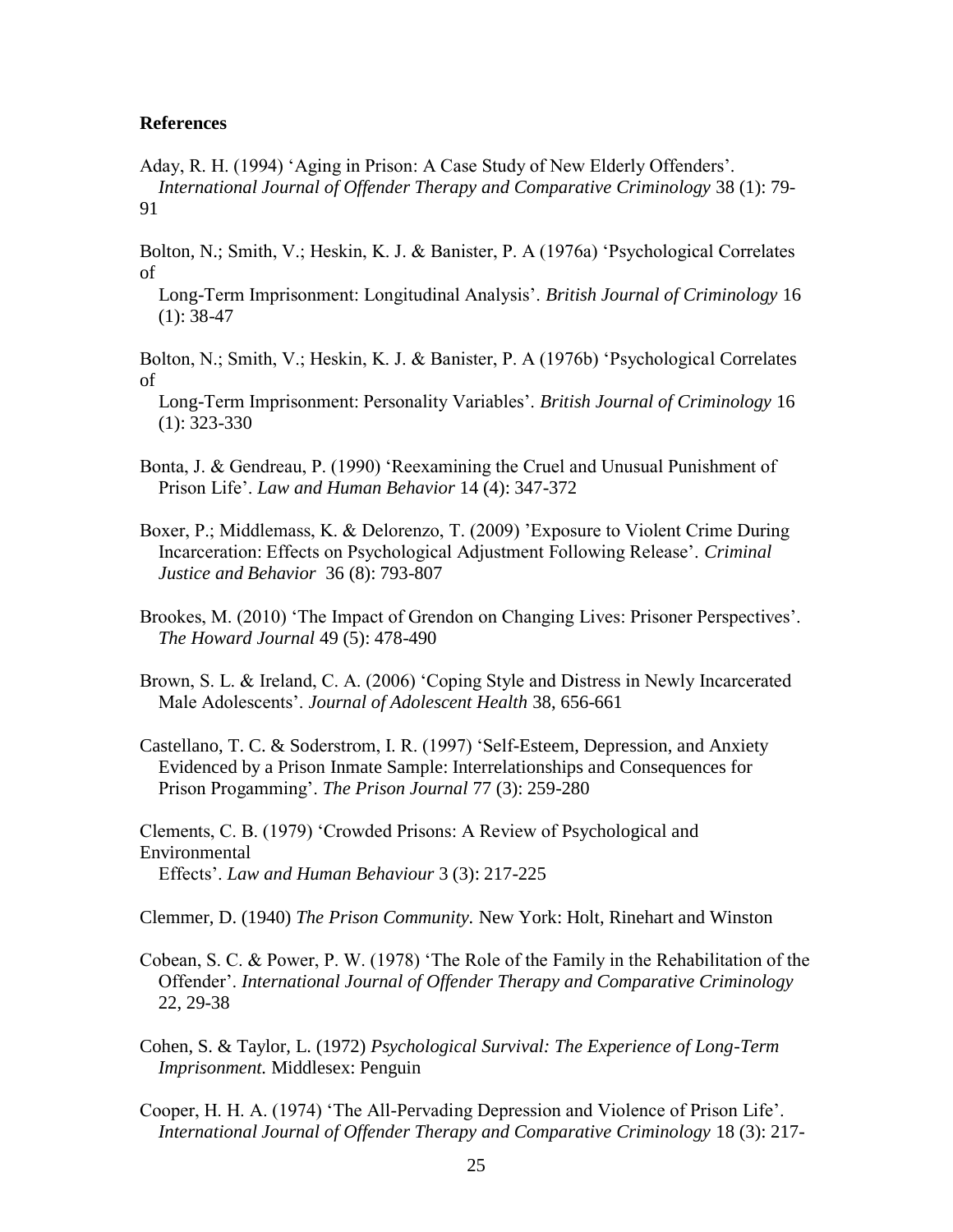226

- Council of Europe (2000) *Prison Overcrowding and Prison Population Inflation.* France: Council of Europe Publishing
- Dhami, M. K.; Ayton, P. & Loewenstein, G. (2007) 'Adaptation to Imprisonment: Indigenous or Imported?'. *Criminal Justice and Behavior* 34 (8): 1085-1100
- Dye, M. H. (2010) 'Deprivation, Importation, and Prison Suicide: Combined Effects of Institutional Conditions and Inmate Composition'. *Journal of Criminal Justice* 38, 796-

806

- Fazel, S.; Benning, R. & Danesh, J. (2005) 'Suicides in Male Prisoners in England and Wales, 1978-2003'. *The Lancet* 366, 1301-1302
- Federal Bureau of Prisons (2012) 'Protecting Society and Reducing Crime'. *Federal Bureau of Prisons Online.* Available from: http://www.bop.gov/ [Accessed 10 April 2012]
- Flanagan, T. J. (1980) 'The Pains of Long-Term Imprisonment'. *British Journal of Criminology* 20 (2): 148-156
- Flanagan, T. J. (1981) 'Dealing with Long-term Confinement: Adaptive Strategies and Perspectives Among Long-Term Prisoners'. *Criminal Justice and Behavior* 8 (2): 201- 222
- Gullone, E.; Jones, T. & Cummins, R. (1999) 'Coping Styles and Prison Experience as Predictors of Psychological Well-Being in a Sample of Male Prisoners'. Available from: http://www.deakin.edu.au/research/acqol/conferences/abstracts-papers/ 1999/ozqol-conference-proceedings-1999.PDF [Accessed 10 April 2012]
- Hayes, L. M. & Blauuw, E. (1997) 'Prison Suicide: A Special Issue'. *Crisis* 18 (4): 146- 148
- International Centre for Prison Studies (2012a) 'World Prison Brief: England and Wales'. *Prison Studies Online.* Available from: http://www.prisonstudies.org/info/worldbrief/ wpb\_country.php?country=169 [Accessed 10 April 2012]
- International Centre for Prison Studies (2012b) 'World Prison Brief: United States of America'. *Prison Studies Online.* Available from: http://www.prisonstudies.org/info/ worldbrief/wpb\_country.php?country=190 [Accessed 10 April 2012]

Ireland, J. L.; Brown, S. L. & Ballarini, S. (2006) 'Maladaptive Personality Traits, Coping Styles and Psychological Distress: A Study of Adult Male Prisoners'. *Personality and Individual Differences* 41, 561-573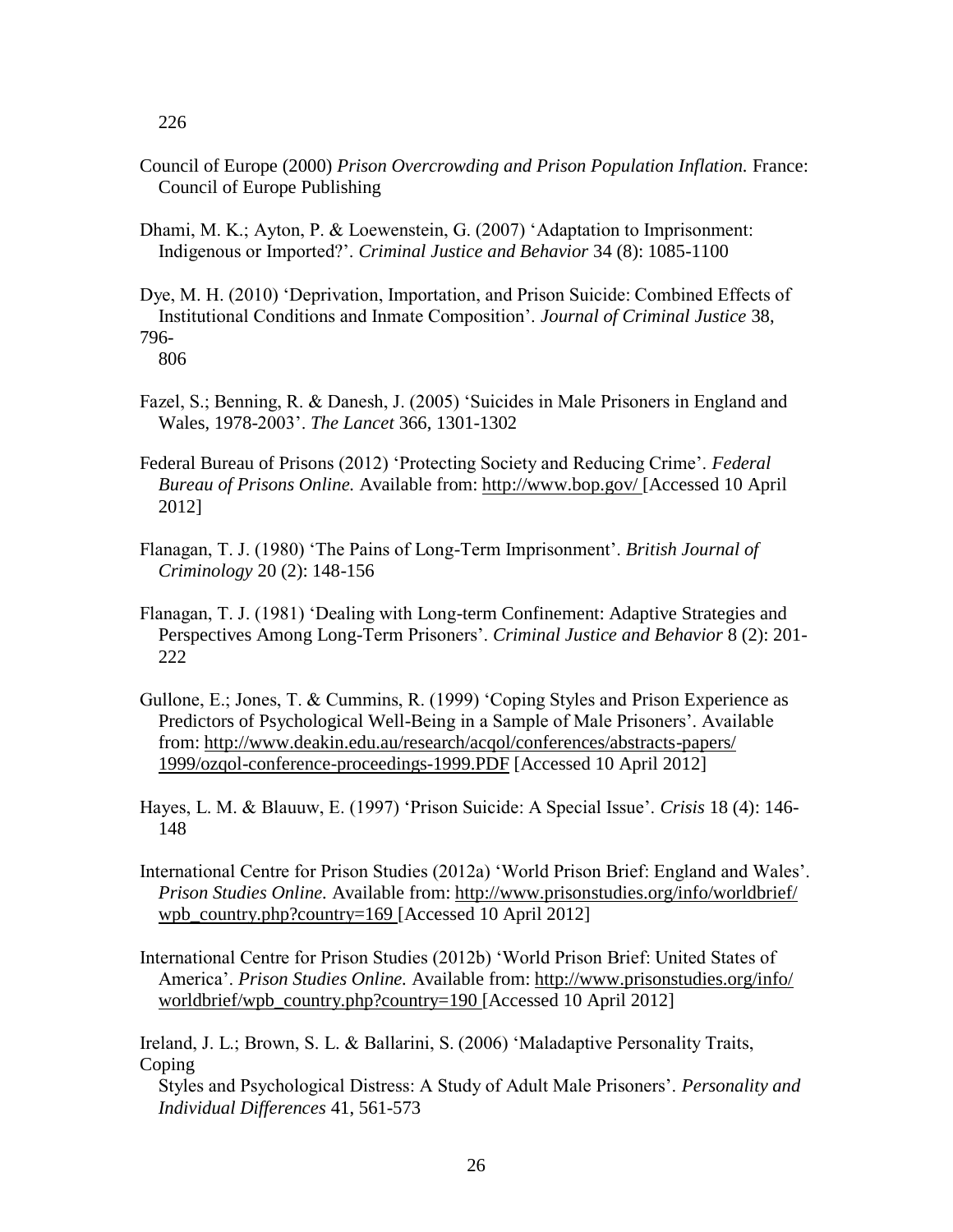- Kupers, T. (1999) *Prison Madness: The Mental Health Crisis behind bars and what we should do about it.* San Francisco: Jossey-Bass
- Lawrence, C. & Andrews, K. (2004) 'The Influence of Perceived Prison Crowding on Male Inmates Perception of Aggressive Events'. *Aggressive Behavior* 30 (4): 273-283

Liebling, A. (1992) *Suicide in Prisons.* London: Routledge

Lutze, F. E. (2001) 'The Influence of a Shock Incarceration Program on Inmate Adjustment and Attitudinal Change'. *Journal of Criminal Justice* 29, 255-267

MacKenzie, D. L. (1987) 'Age and Adjustment to Prison: Interactions with Attitudes and Anxiety'. *Criminal Justice and Behavior* 14 (4): 427-447

MacKenzie, D. L. & Goldstein, L. (1985) 'Long-Term Incarceration Impacts and Characteristics of Long-Term Offenders: An Empirical Analysis'. *Criminal Justice and* 

 *Behavior* 12 (4): 395-414

MacKenzie, D. L. & Mitchell, F. N. (2005) 'Inmates' Experiences in Prison'. *Journal of Contemporary Criminal Justice* 21 (4): 309-313

McNulty, T. L. & Huey, M. P. (2005) 'Institutional Conditions and Prison Suicide: Conditional Effects of Deprivation and Overcrowding'. *The Prison Journal* 85 (4): 490- 514

McShane, M. D. & Williams, F. P. (1989) 'The Prison Adjustment of Juvenile Offenders'.

*Crime and Delinquency* 35 (2): 254-269

Ministry of Justice (2009) 'Major Trends in Criminal Justice and their Cumulative Effect'.

 *Ministry of Justice Online.* Available from: http://www.justice.govt.nz/justice-sector drivers-of-crime/documents/spb-major-trends-criminal-justice [Accessed 20 April 2012]

- Ministry of Justice (2012a) 'About Her Majesty's Prison Service' *Ministry of Justice Online.* Available from: http://www.justice.gov.uk/about/hmps [Accessed 10 April 2012]
- Ministry of Justice (2012b) 'Prison Population Figures'. *Ministry of Justice Online.* Available from: http://www.justice.gov.uk/statistics/prisons-and-probation/prison population-figures [Accessed 10 April 2012]
- Office for National Statistics Figures (2012) 'Population Hub'. *Office for National Statistics Online.* Available from: http://www.statistics.gov.uk/hub/population/ Index.html [Accessed 10 April 2012]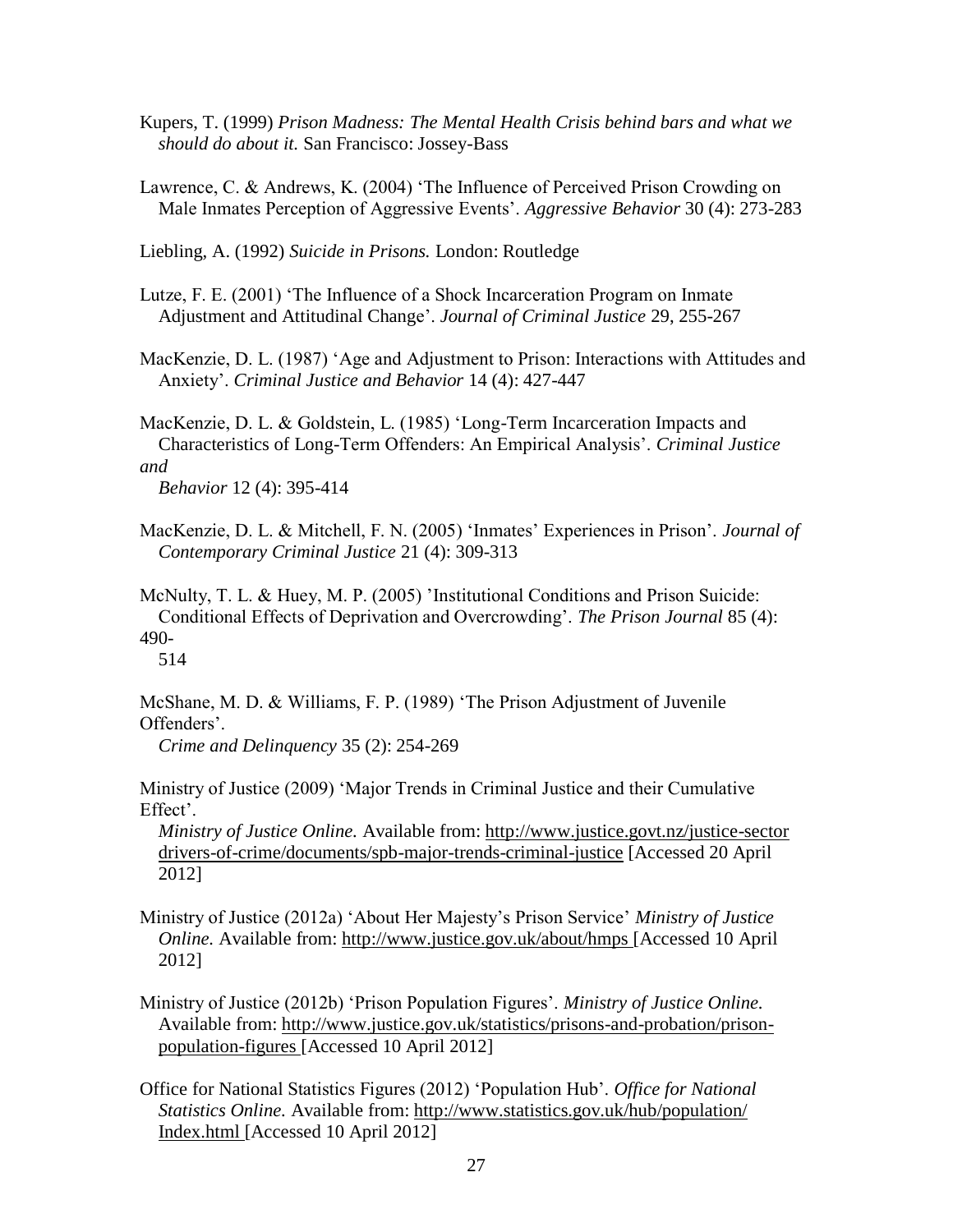- Paterline, B. A. & Petersen, D. M. (1999) 'Structural and Social Psychological Determinants of Prisonization'. *Journal of Criminal Justice* 27 (5): 427-441
- Paulus, B. P. & McCain, G. (1983) 'Crowding in Jails'. *Basic and Applied Social Psychology* 4 (2): 89-107
- Richards, B. (1978) 'The Experience of Long-Term Imprisonment: an Exploratory Investigation'. *British Journal of Criminology* 18 (1): 162-169
- Rokach, A. (1997) 'Loneliness in Jail: Coping Strategies'. *International Journal of Offender Therapy and Comparative Criminology* 41 (3): 260-271
- Rokach, A. & Koledin, S. (1997) 'Loneliness in Jail: A Study of the Loneliness of Incarcerated Men'. *International Journal of Offender Therapy and Comparative Criminology* 41 (2): 168-179
- Sappington, A. A. (1996) 'Relationships Among Prison Adjustment, Beliefs, and Cognitive Coping Style'. *Journal of International Offender Therapy and Comparative Criminology* 40 (1): 54-62
- Sapsford, R. J. (1978) 'Life-Sentence Prisoners: Psychological Changes During Sentence'. *British Journal of Criminology* 18 (2): 128-145
- Schnittker, J. & John, A. (2007) 'Enduring Stigma: The Long-Term Effects of Incarceration on Health'. *Journal of Health and Social Behavior* 40, 115-130
- Shine, J. (2001) 'Characteristics of Inmates Admitted to Grendon Therapeutic Prison and Their Relationships to Length of Stay'. *Journal of Offender Therapy and Comparative Criminology* 45 (2): 252-265
- Smyth, N. J.; Ivanoff, A. & Jang, S. J. (1994) 'Changes in Psychological Maladaptation Among Inmate Parasuicides' *Criminal Justice and Behavior* 21 (3): 357-365
- Toch, H. (1977) *Living in Prison: The Ecology of Survival.* New York: Free Press
- Toch, H. (1985) 'Warehouses for People?' *Annals of the American Academy for Political and Social Science* 478, 58-72
- Towl, G. J. (2003) 'Suicide in Prisons: Reflections on Research and Practice'. *The British Journal of Forensic Practice* 5 (3): 28-32
- Travis, A. (2010) 'Reoffending Rates Top 70% in Some Prisons'. *The Guardian Online.* Available from: http://www.guardian.co.uk/uk/2010/nov/04/jail-less-effective community-service [Accessed 26 April 2012]
- US Bureau of Justice Statistics (2010) 'Prisoners in 2010'. *US Bureau of Justice Online.*